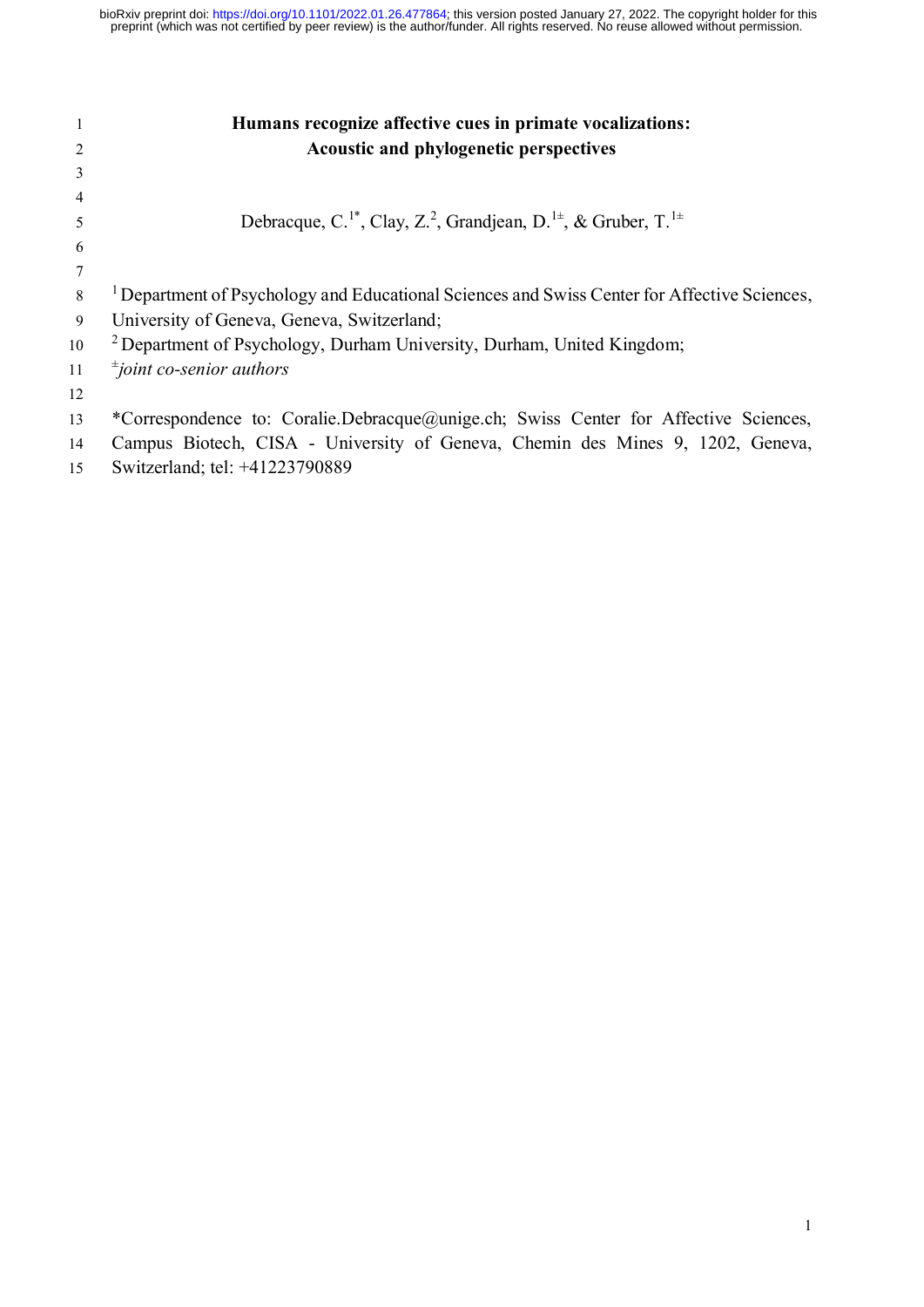#### **Abstract**

 Humans are adept in extracting affective information from the vocalisations of not only humans but also other animals. Current research has mainly focused on phylogenetic proximity to explain such cross-species emotion recognition abilities. However, because research protocols are inconsistent across studies, it remains unclear whether human recognition of vocal affective cues of other species is due to cross-taxa similarities between acoustic parameters, the phylogenetic distances between species, or a combination of both. To address this, we first analysed acoustic variation in 96 affective vocalizations, including agonistic and affiliative contexts, of humans and three other primate species – rhesus macaques, chimpanzees and bonobos – the latter two being equally phylogenetically distant from humans. Using Mahalanobis distances, we found that chimpanzee vocalizations were acoustically closer to those of humans than to those of bonobos, confirming a potential derived vocal evolution in the bonobo lineage. Second, we investigated whether 68 human participants recognized the affective basis of vocalisations through tasks by asking them to categorize ('A vs B') or discriminate ('A vs non-A') vocalisations based on their affective content. Results showed that participants could reliably categorize and discriminate most of the affective vocal cues expressed by other primates, except threat calls by bonobos and macaques. Overall, participants showed greatest accuracy in detecting chimpanzee vocalizations; but not bonobo vocalizations, which provides support for both the phylogenetic proximity and acoustic similarity hypotheses. Our results highlight for the first time the importance of both phylogenetic and acoustic parameter level explanations in cross-species affective perception, drawing a more complex picture to explain our natural understanding of animal signals.

## **Keywords**

Categorization, discrimination, affect, vocalization, primate, acoustic, phylogeny

- 
- 
- 
- 
- 
- 
- 
-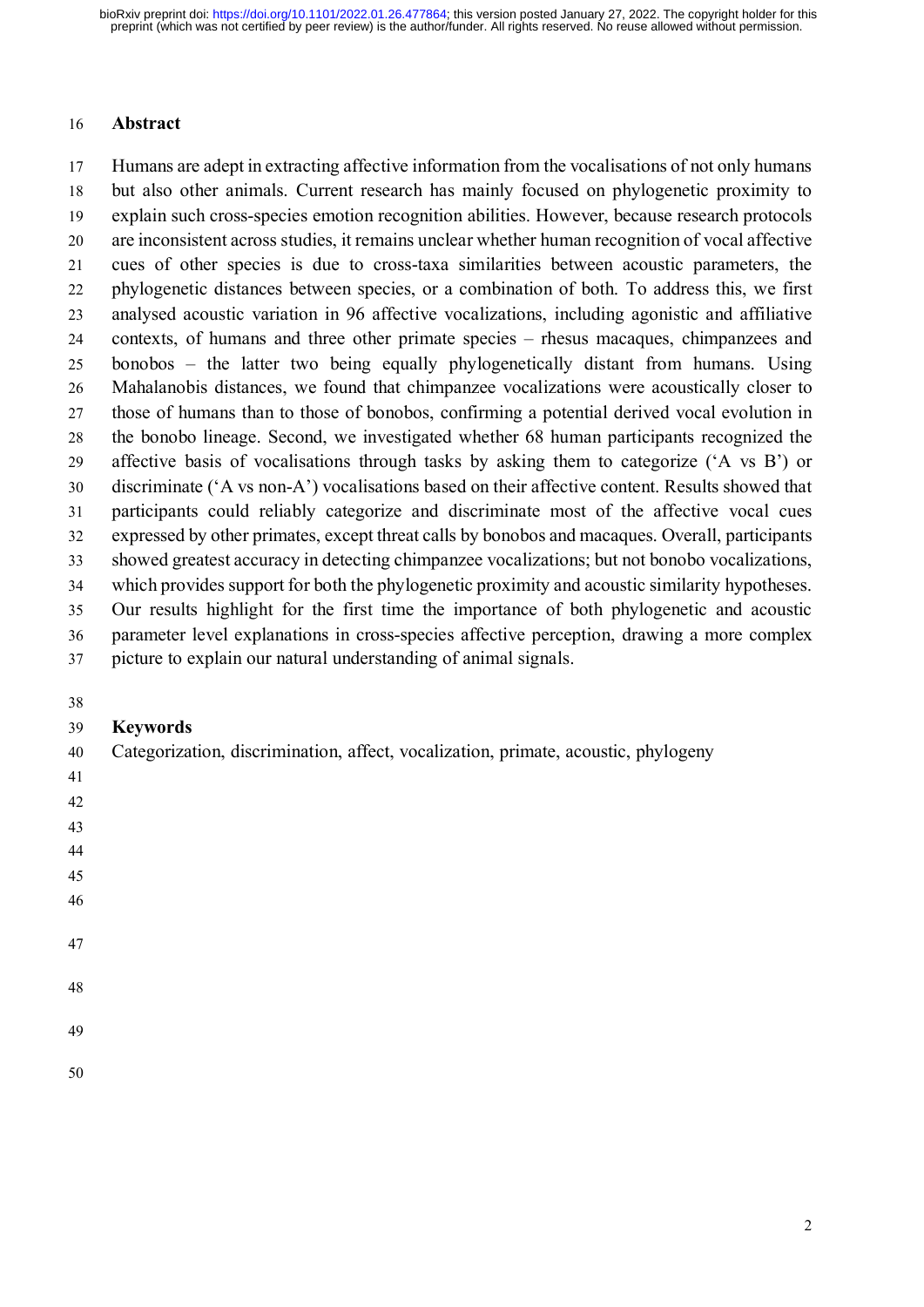#### **Introduction**

 Vocal communication of affect is crucial for the emotional and attentional regulation of human social interactions (Grandjean et al., 2005; Sander et al., 2005; Schore & Schore, 2008). For instance, the modulation of prosodic features in human speech such as intonation or amplitude can convey subtle affective information to receivers (Grandjean, Bänziger, & Scherer, 2006; Scherer, 2003). Humans consistently recognize and evaluate the affective cues of others' vocal signals in tasks with varying levels of complexity, with emotion categorization i.e. unbiased choice (A versus B) seemingly more cognitively complex than discrimination i.e. biased choice (A versus non-A) (Dricu et al., 2017; Gruber et al. 2020). In both emotion categorization and discrimination tasks, research shows that listeners can subjectively attribute the speaker's reported affective state (i.e. angry, fearful or happy) as well as any potentially referential content (Brunswick, 1956; Grandjean et al., 2006). By no means uniquely human, these affective identification mechanisms facilitate adaptive behaviour in animals such as to approach or avoid the stimulus (Frijda, 1987, 2016; Gross, 1998; Nesse, 1990). Hence, current mechanisms underlying human and other animal vocalizations seem to result from similar adaptive pressures. For instance, research has shown the critical role of acoustic roughness in both human and great ape fear screams to rapidly appraise danger (Arnal et al., 2015; Kret et al., 2020). Despite the adaptive value and importance of auditory affective processing to our own species, its evolutionary origins remain poorly understood.

 As noted, the adaptive behaviours underpinning communication of affect are often shared amongst animals. Over a century ago, Darwin (1872) hypothesized an evolutionary continuity between human and other animals for the vocal expression of affective signals. Morton (1977, 1982) subsequently proposed a model of motivational structural rules to characterize the relationship between the acoustic structure of mammal and bird vocalizations and their presumed affective contents. The systematic modulation of call acoustic structure and the caller's underlying affective state appear to provide reliable cues that allow listeners to evaluate aspects of the eliciting stimulus, such as the level of threat or danger (Anderson & Adolphs, 2014; Filippi et al., 2017). Comparative research has confirmed that conspecifics are sensitive to such cues, with playback studies showing that both chimpanzees and rhesus macaques discriminate between agonistic screams produced by victims facing varying degrees of threat (Slocombe, Townsend, & Zuberbühler, 2009; Gouzoules, 1984), while meerkats extrapolate the degree of urgency required from the acoustic structure of conspecific alarm calls (Manser, 2001). This evidence suggests an evolutionary continuity in the vocal processing ability of both humans and non-human primates to accurately identify affective cues in conspecific vocalizations (Gruber & Grandjean, 2017).

 Interestingly, this evolutionary continuity is also suggested by a second line of research, which shows that human participants generally perform above chance asked to identify primate signals. Despite a limited number of currently available studies ( eight, to our knowledge - Belin, Fecteau, et al., 2008; Ferry et al., 2013; Filippi et al., 2017; Fritz et al., 2018; Kamiloğlu et al., 2020; Kelly et al., 2017; Linnankoski et al., 1994; Scheumann et al., 2014, 2017), existing findings on human perception of arousal and valence in non-human primate calls are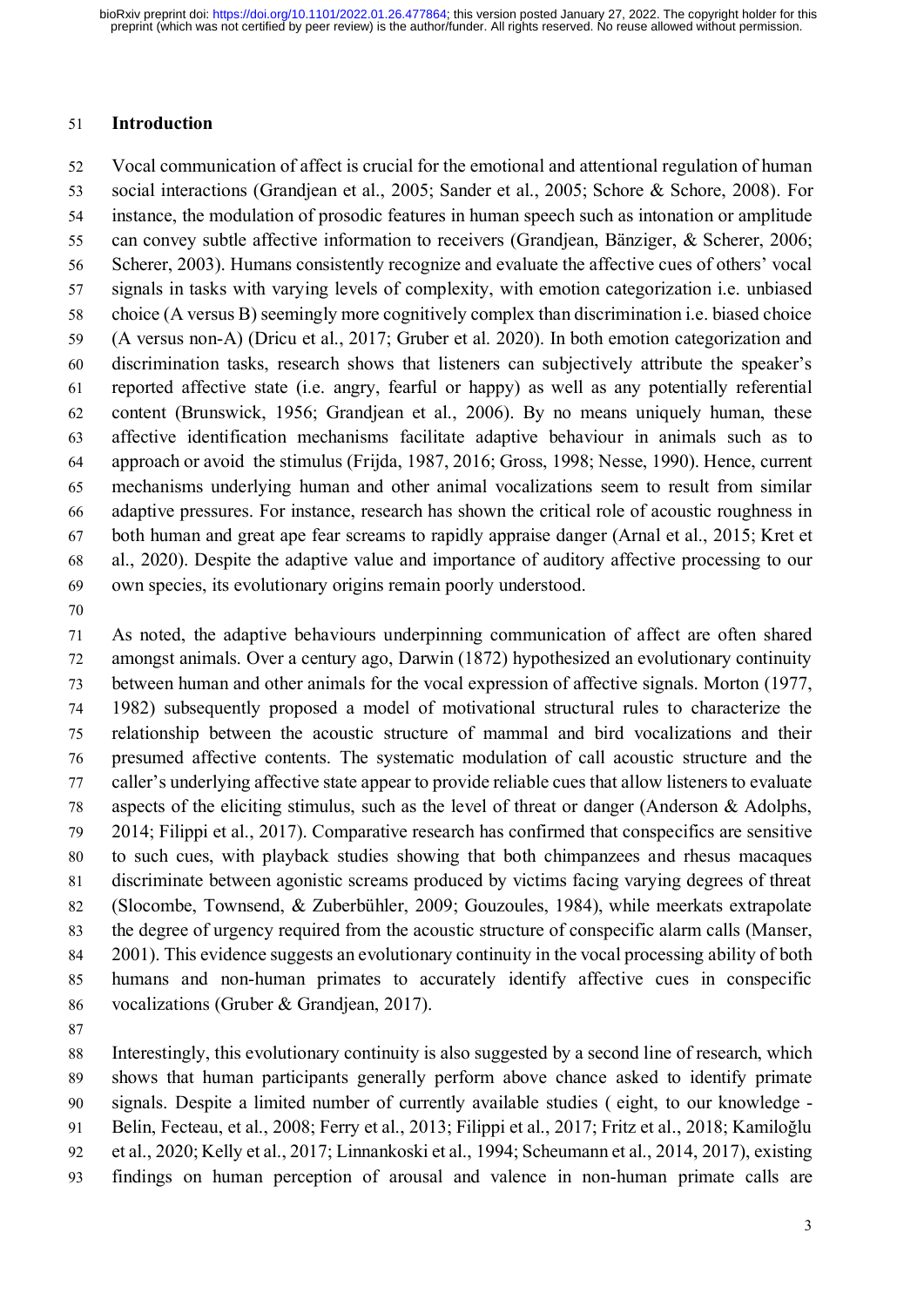promising. Indeed, research has shown that humans can discriminate the valence of chimpanzee vocalizations, including agonistic screams (negative valence) and food-associated calls (positive valence) (Fritz et al., 2018; Kamiloğlu et al., 2020); by comparison however, behavioural discrimination for rhesus macaque calls given in the same contexts is poor (Fritz et al., 2018; Belin et al., 2008). Functional Magnetic Resonance Imaging (fMRI) measures taken by Fritz and collaborators also showed that neural activations were more similar when attending to chimpanzee and human vocalizations than macaque calls. In contrast, Linnankoski and colleagues (1994) found that both human adults and infants could categorize affective macaque vocalizations in a larger range of contexts (angry, fearful, satisfied, scolding and submissive). Methodological differences might explain the differences in previous findings concerning macaque calls: it may be easier for human adults and infants to label affective contents of non-human primate vocalizations in a forced choice paradigm (categorization or discrimination tasks) in which the number of possibilities is limited rather than to rate the valence or arousal using Likert scales. For instance, research with human affective stimuli using forced choice paradigms demonstrated the positive relationship between cognitive complexity and the number of available categories to choose from (Dricu et al., 2017; Gruber et al. 2020). Thus, forced choice paradigms with limited options to choose from may lead to elevated performance with macaque calls (Linnankoski et al., 1994) compared to paradigms with Likert rating scales (Belin et al., 2008; Fritz et al., 2018).

 In addition to the mixed findings concerning human sensitivity to valence in non-human primate vocalisations, evidence that humans can accurately judge vocal arousal in other species is also mixed. Recent findings highlight the ability of humans to reliably identify arousal in barbary macaque vocalizations expressed in negative contexts (Filippi et al., 2017) and arousal ratings of chimpanzee vocalizations seem to be fairly accurate across positive and negative valences (Kamiloğlu et al., 2020). Yet, Kelly and collaborators (2017) also showed that human participants over-estimated the distress content of bonobo infant calls compared to those of human or chimpanzee ones, suggesting a relatively poor capacity of humans to identify arousal in bonobo vocalizations. Overall, humans appear to perform relatively well with chimpanzee calls (Kamiloğlu et al., 2020), but less well with bonobo or macaque calls. However, it remains unclear why this is the case. In addition, it is also relevant to examine why a particular primate species, human especially, may be able to recognize affective vocalizations expressed by another primate species.

 Several factors might explain our abilities to recognize some species' affective vocalizations more reliably than others. Previous studies comparing human responses to closely and distantly related species, have highlighted the importance of phylogenetic proximity in human recognition of affect (e.g. Belin et al. 2008, Fritz et al. 2018), arguing that we are more sensitive to emotional content of vocalisations in closely related species. An important test of this hypothesis is to examine responses to vocalisations of two species that are equally closely related to humans. Only one study has attempted this to date by comparing human responses to chimpanzee and bonobo vocalisations, humans closest living relatives (Gruber & Clay, 2016). Focusing on distress calls, Kelly et al (2017) found that humans were less accurate at rating distress intensity in bonobo calls compared to chimpanzee calls, but whether this pattern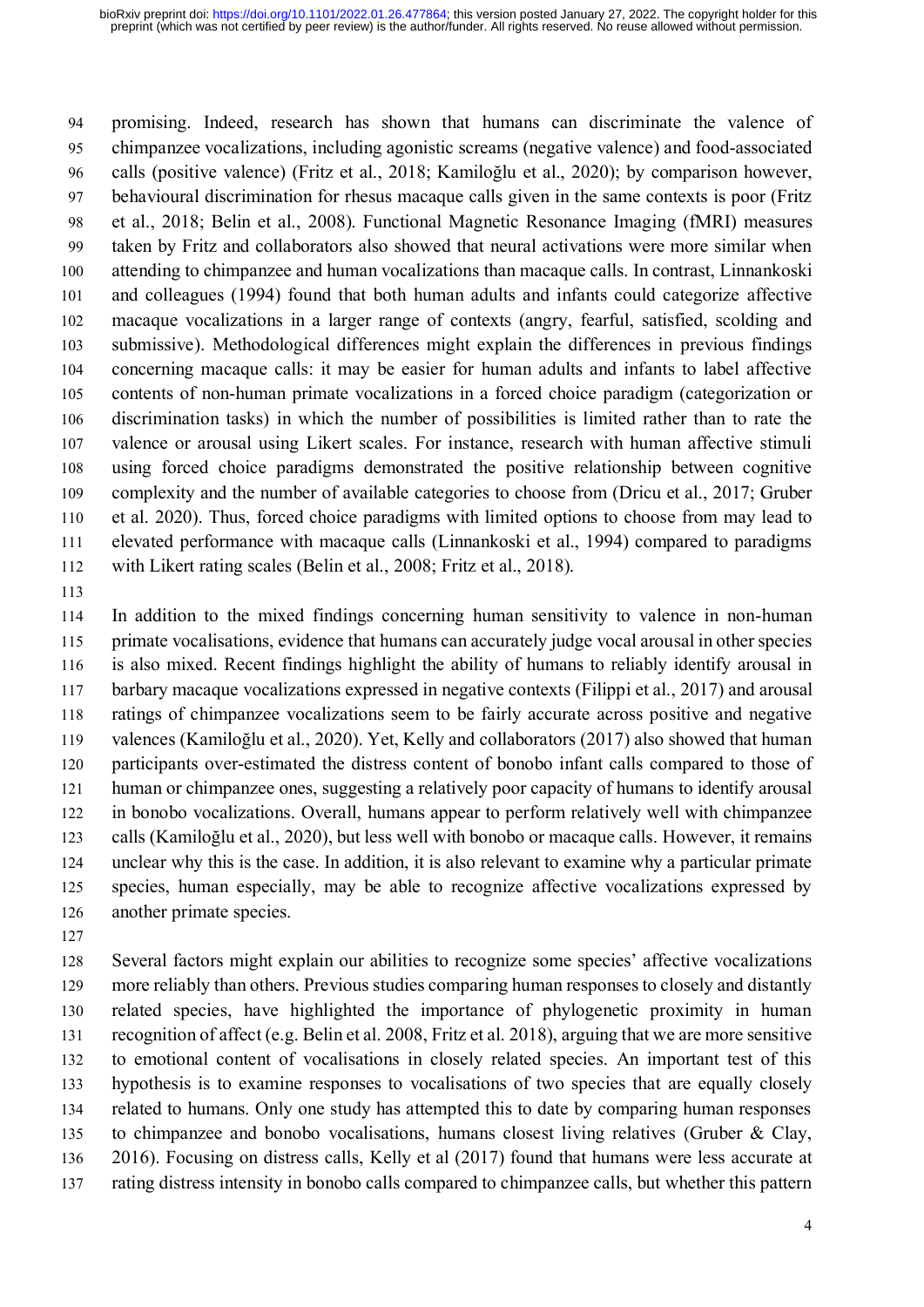generalizes beyond distress calls is currently unknown.

 In addition to phylogenetic proximity, another important factor determining human accuracy at detecting the emotional content of other species vocalisations may be similarity in the acoustic parameters of vocalisations between humans and the test species. Previous studies have revealed cross-taxa similarities in the acoustic conveyance of affect (Ross, Owren, & Zimmermann, 2009; Scheumann et al., 2014). In particular, previous research has linked the 145 human ability to recognize affective cues from vocalizations of other species to specific modulations of the fundamental frequency (F0), the mean pitch or the energy of the affective calls expressed by non-human primates (Briefer, 2012, Filippi et al., 2017; Linnankoski et al., 1994; Scheumann et al., 2014). Concurrently, acoustic similarity is also influenced by the call's emotional valence (Belin, Fecteau, et al., 2008). Despite being as equally related to us as chimpanzees, the vocal repertoire of bonobos shows some notable acoustic differences, including elevated pitch (Tuttle, 1993) potentially due to shorter vocal tracts (Grauwunder et al 2018). Hence, it seems reasonable to hypothesize that acoustic differences in bonobo calls may lead to lower performance in a human recognition task.

 Overall, it thus remains unclear whether the human ability to recognize affective vocal cues from other species is mainly due to (1) cross-taxa similarities in acoustic parameters, (2) the phylogenetic distances between species, or (3) both, considering that closely phylogenetically- related species may be likely to share acoustic parameters. To address these outstanding issues, we designed a forced-choice paradigm, where participants had to perform two tasks: categorization (A versus B, cognitively demanding) and discrimination (A versus non-A; less cognitively demanding). In both tasks, participants had to judge the affective nature of vocalisations produced in three affective contexts (threat, distress and affiliation) by humans and three other primate species that vary in phylogenetic distance to humans (equally close to humans: chimpanzee, bonobo; more distant: rhesus macaque). For each of the two tasks we measured whether participants were significantly above chance, and whether accuracy of performance could be predicted by species, affect or their interaction. To disentangle whether human cross-species emotion recognition performance was best explained by phylogenetic distance or acoustic similarity, we first established the acoustic similarity of chimpanzee, bonobo and macaque vocalisations to human vocalisations. We calculated Mahalanobis distances to compare the acoustic distances between vocalizations of various affective contexts from these species. We expected that if phylogenetic distance was the main determinant of 172 performance, recognition of affective cues in human vocalisation should be greater than those of chimpanzees and bonobos, which should be equally better than those of rhesus monkey vocalizations (Humans>Chimpanzees=bonobos>macaques). By contrast, if acoustic similarity was the main determinant of performance, participants should perform best with the calls of species most acoustically similar to those of humans. If we found a significant interaction between species and affect on Mahalanobis distance of calls to the human centroid, then recognition performance would need to be compared to acoustic similarity between species at the level of each affect. Moreover, both phylogenetic proximity and acoustic distance may both play a role in explaining human cross species emotional recognition. We may expect amongst equally related species, more accurate performance with the species most similar acoustic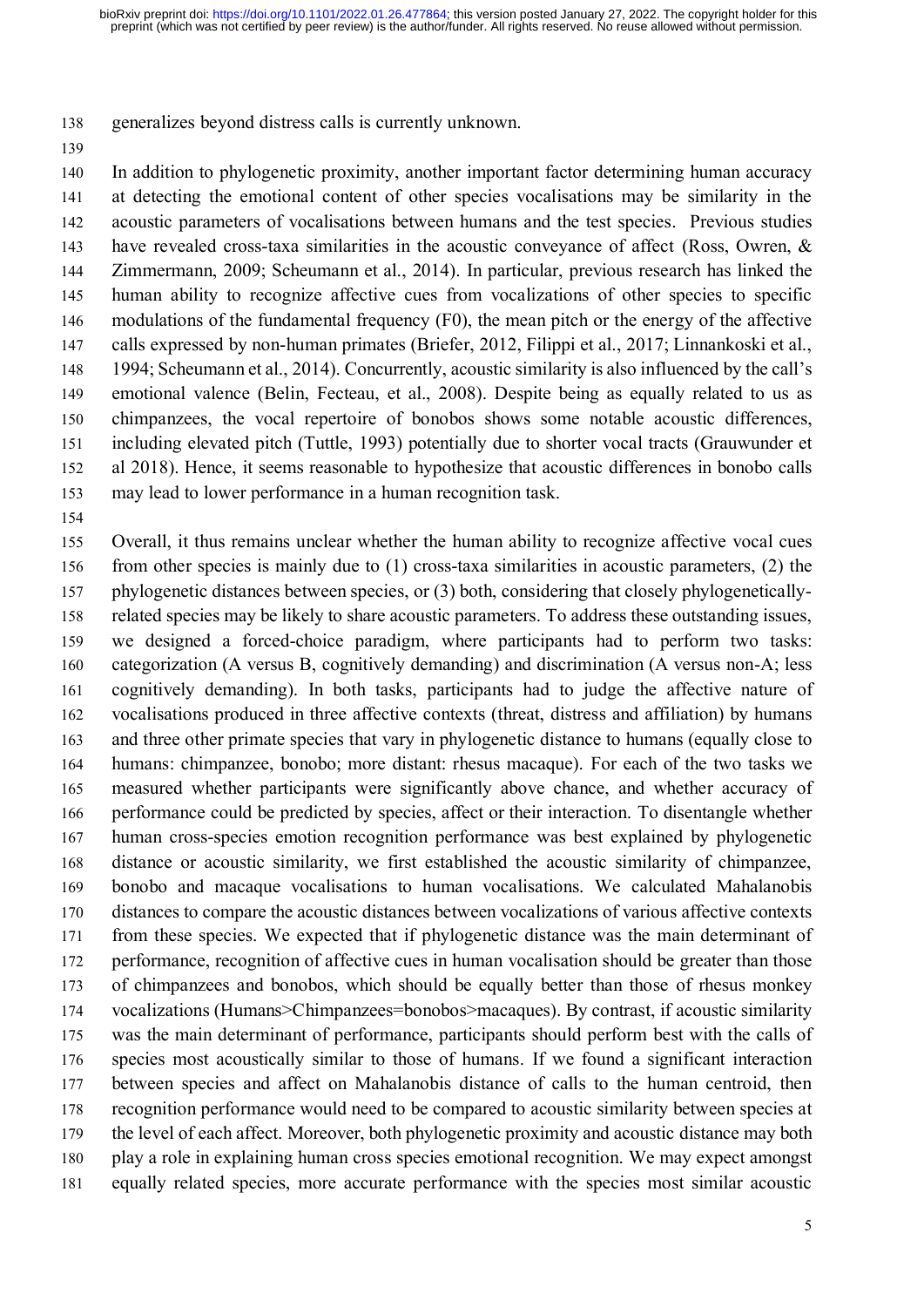structures to humans (if chimpanzees are shown to be more acoustically similar to humans than bonobos overall, or for certain affects, we might expect better recognition accuracy for chimpanzees than bonobos: Humans > Chimpanzees > Bonobos > Macaques). Finally, because of the previous literature (Dricu et al. 2017; Gruber et al. 2020), we also expected participants to perform more accurately on discrimination rather than categorisation tasks.

## **Materials and methods**

## *Participants*

 Sixty-eight healthy adult volunteers from the Geneva area (29 males; mean age 23.54 years, 191 SD = 5.09, age range  $20 - 37$  years) took part in the experiment. The participants reported normal hearing abilities and normal or corrected-to-normal vision. No participant presented a neurological or psychiatric history, or a hearing impairment. All participants gave informed and written consent for their participation in accordance with the ethical and data security guidelines of the University of Geneva. The study was approved by the Ethics Cantonal Commission for Research of the Canton of Geneva, Switzerland (CCER).

## *Vocal stimuli*

 For our stimuli, we compiled a set of ninety-six vocalizations balanced across four primate species (human, chimpanzee, bonobo, rhesus macaque) and three affective contexts (threat, distress and affiliation). For human stimuli, non-linguistic vocal stimuli from two male and two female actors denoted as expressing a happy, angry or fearful affect were obtained from the Montreal Affective Voices Audio Collection (Belin, Fillion-Bilodeau, et al., 2008). For chimpanzee, bonobo and rhesus macaque stimuli, vocalizations taken from existing author databases were compiled from corresponding contexts: affiliation - food-associated grunts, threat - aggressor barks in agonistic contexts, and distress calls - victims in social conflicts. For each species, 24 stimuli taken from 6-8 different individuals were selected containing single calls or two call sequences of a single individual. All vocal stimuli were standardized to 750 milliseconds using PRAAT [\(www.praat.org\)](http://www.praat.org/) but were not normalized for energy to preserve the naturality of the sounds (Ferdenzi et al., 2013).

## *Experimental procedure*

 Seated in front of a computer, participants listened to the vocalizations played binaurally using Seinnheiser headphones at 70 dB SPL. Each of the 96 stimuli was repeated nine times across six separate counterbalanced blocks leading to 864 trials following a randomization process. The overall experiment followed a within-subjects design with various layers (Figure 1). Testing blocks were task-specific, with participants either performing a categorization task (A versus B) or a discrimination task (A versus non-A). Participants completed three categorization blocks and three discrimination blocks, resulting in six blocks in total. Each block was made of 12 mini-blocks, each separated by a break of 10 seconds. Mini-blocks comprised one unique mini-block per species (human, chimpanzee, bonobo and rhesus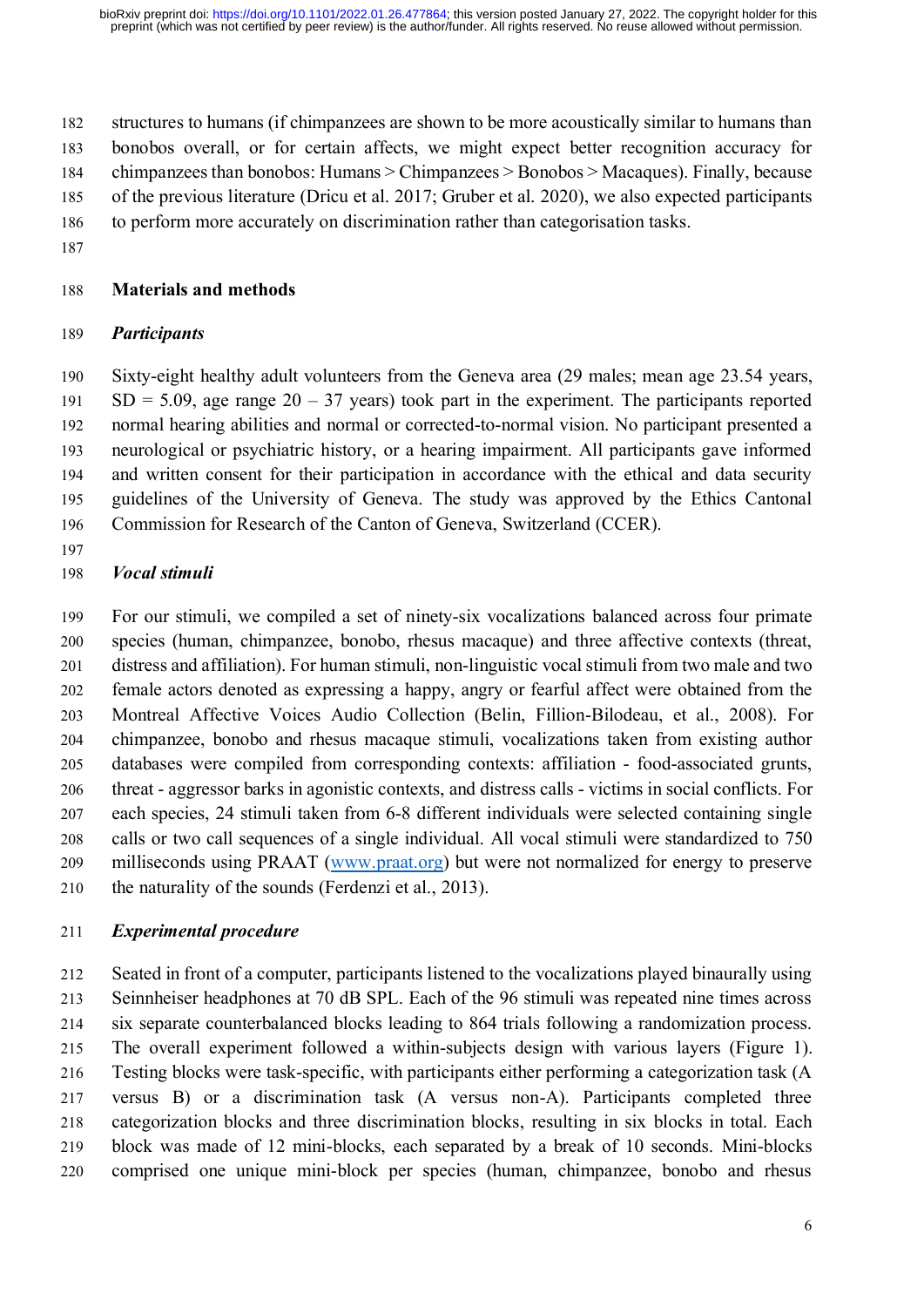#### preprint (which was not certified by peer review) is the author/funder. All rights reserved. No reuse allowed without permission. bioRxiv preprint doi: [https://doi.org/10.1101/2022.01.26.477864;](https://doi.org/10.1101/2022.01.26.477864) this version posted January 27, 2022. The copyright holder for this

 macaque), each mini-block repeated 3 times. Within each mini-block were 12 trials, containing four vocalisations from all three contexts (affiliative/happy; threatening/anger; distress/fear) produced by a single species. The blocks, mini-blocks and stimuli were pseudo-randomly assigned for each participant to avoid more than two consecutive blocks, mini-blocks and stimuli from the same category.

 At the beginning of each block, participants were instructed to identify the affective content of the vocalizations using a keyboard. For instance, the instructions for the categorization task could be "Affiliative – press M or Threatening – press Z or Distress – press space bar". Similarly, the instructions for discrimination could be "Affiliative – press Z or other affect – press M". The pressed keys were randomly assigned across blocks and participants. The participants pressed the key during 2-second intervals (jittering of 400 ms) between each stimulus. If the participant did not respond during this interval, the next stimulus followed automatically.



Figure 1: Structure of the experiment, with each of the six blocks made of 12 mini-blocks,

- which in turn comprised 12 individual trials.
- 
- *Statistical analysis*

# **Acoustic analyses**

 To quantify the impact of acoustic distance in human affect recognition of primate vocalizations, we automatically extracted 88 acoustic parameters from all stimuli vocalizations using the extended Geneva Acoustic parameters set, which is defined as the optimal acoustic indicators related to human voice analysis (GeMAPS; Eyben et al., 2016). This set of acoustical parameters was selected based on i) their potential to index affective physiological changes in voice production, ii) their proven value in former studies as well as their automatic extractability, and iii) their theoretical significance. This set of acoustic parameters includes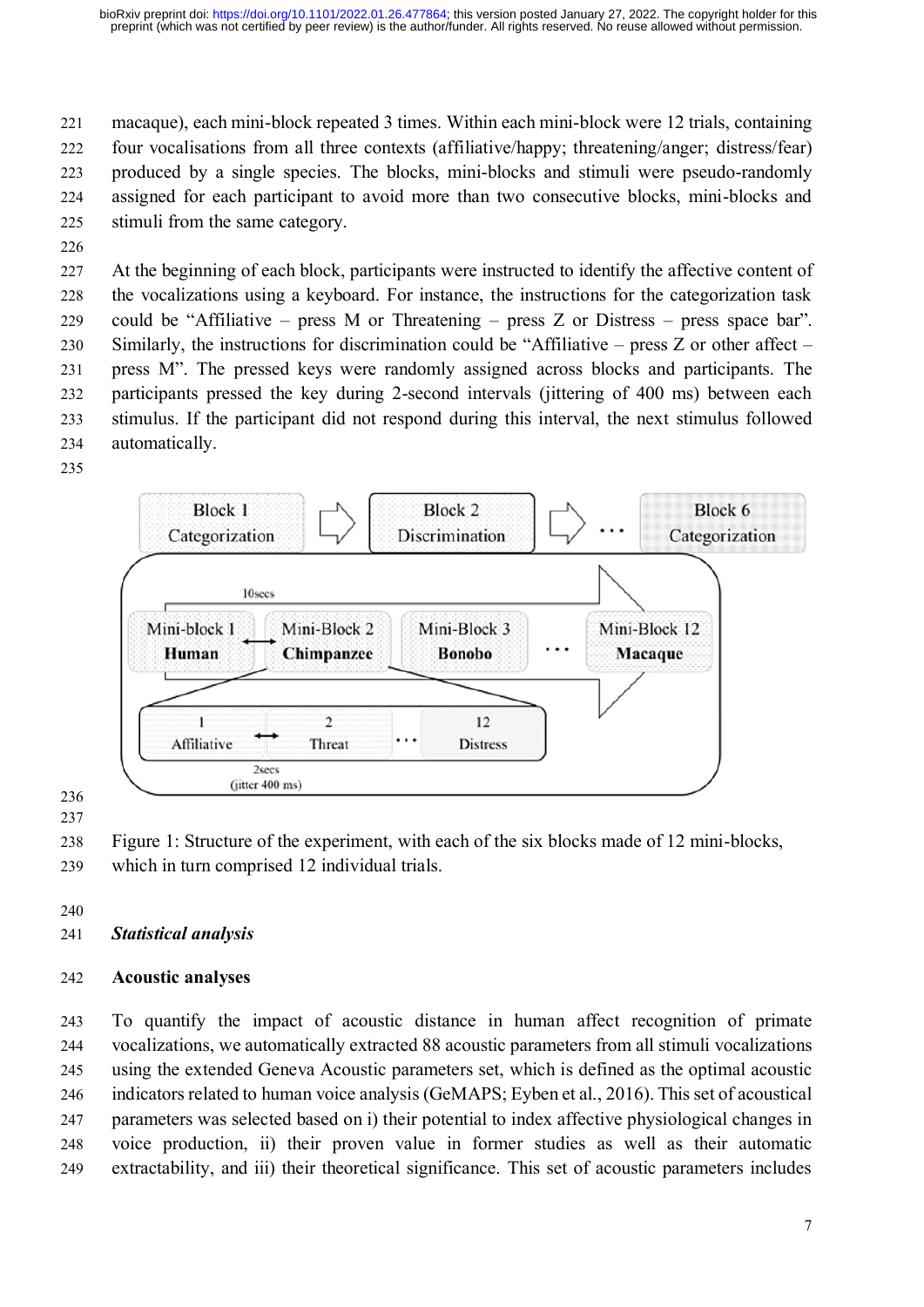related frequency parameters (e.g. pitch, jitter, formants), energy parameters (e.g. loudness, shimmer), and spectral parameters (e.g. alpha ratio, Hammarberg index, spectral slopes).

 To assess the acoustic distance between vocalizations of all species, we then ran a Discriminant Analysis (DA) using SPSS 26.0.0.0 based upon the 88 acoustical parameters in order to discriminate our stimuli based on the four different species (human, chimpanzee, bonobo, and rhesus macaque). Excluding the acoustical variables with the highest correlations (>.90) to avoid redundancy of acoustic parameters, we retained 16 acoustic parameters related to frequency, energy, and spectral parameters that could discriminate species (see Supplementary material Table S1).

 Using these 16 acoustic features, we subsequently computed Mahalanobis distances of the 96 experimental stimuli. A Mahalanobis distance is obtained from a generalized pattern analysis computing the distance of each vocalization from the centroids of the different species vocalizations (Mahalanobis, 1936). This analysis allowed us to obtain an acoustical distance matrix used to test how these acoustical distances were differentially related to the different species. To test this, we performed Generalized Linear Mixed Models (GLMMs) fitted by Restricted Maximum Likelihood (REML) on R.studio (Team, 2020) using the package Lme4 (Bates et al., 2015) to test whether the following three fixed factors could predict the Mahalanobis distances: Species (the species which produced the vocalization), Distance- Species (the species centroid used to compute the distance for the same species or for the other species, e.g. the human centroid used to quantify the distance of chimpanzee vocalization from humans), and Affect (affiliative, threat, and distress). We also examined the interaction between these three factors. The identity of the vocalizer was included as a random factor.

 To test the effects of phylogenetic distance, we performed contrasts of interest on the factor of Species (i.e. human < chimpanzee=bonobo < macaque) taking into account the other fixed and random factors. In order to identify the acoustic similarity between human vocalisations and those of chimpanzees, bonobos and macaques, we performed relevant pairwise comparisons on Mahalanobis distances from the centroid of Human vocalizations: for each affect, we compared: Human vs Chimpanzee, Human vs Bonobo; Human vs Macaque; Chimpanzee vs Bonobo; Chimpanzee vs Macaque and Bonobo vs Macaque. Hence, each subset of data (e.g. threat chimpanzee) appeared a maximum total of 3 times in the pairwise comparisons, leading 283 us to compare our p-values to Bonferroni corrected alpha level of  $P_{corrected} = .05/3 = .017$ .

## **Vocal recognition performance**

 First, we investigated if participants' recognition accuracy in the categorisation and 287 discrimination tasks was significantly above chance for each affect per species (i.e. three affects x 4 species = 12 separate tests). Per participant, we calculated the proportion of correct answers 289 for each affect-species set of calls  $(N = 8$  calls in each set) and then used one-sample t-tests to examine whether proportion of correct answers was significantly above chance per task (0.33 for categorization task; 0.5 for discrimination task).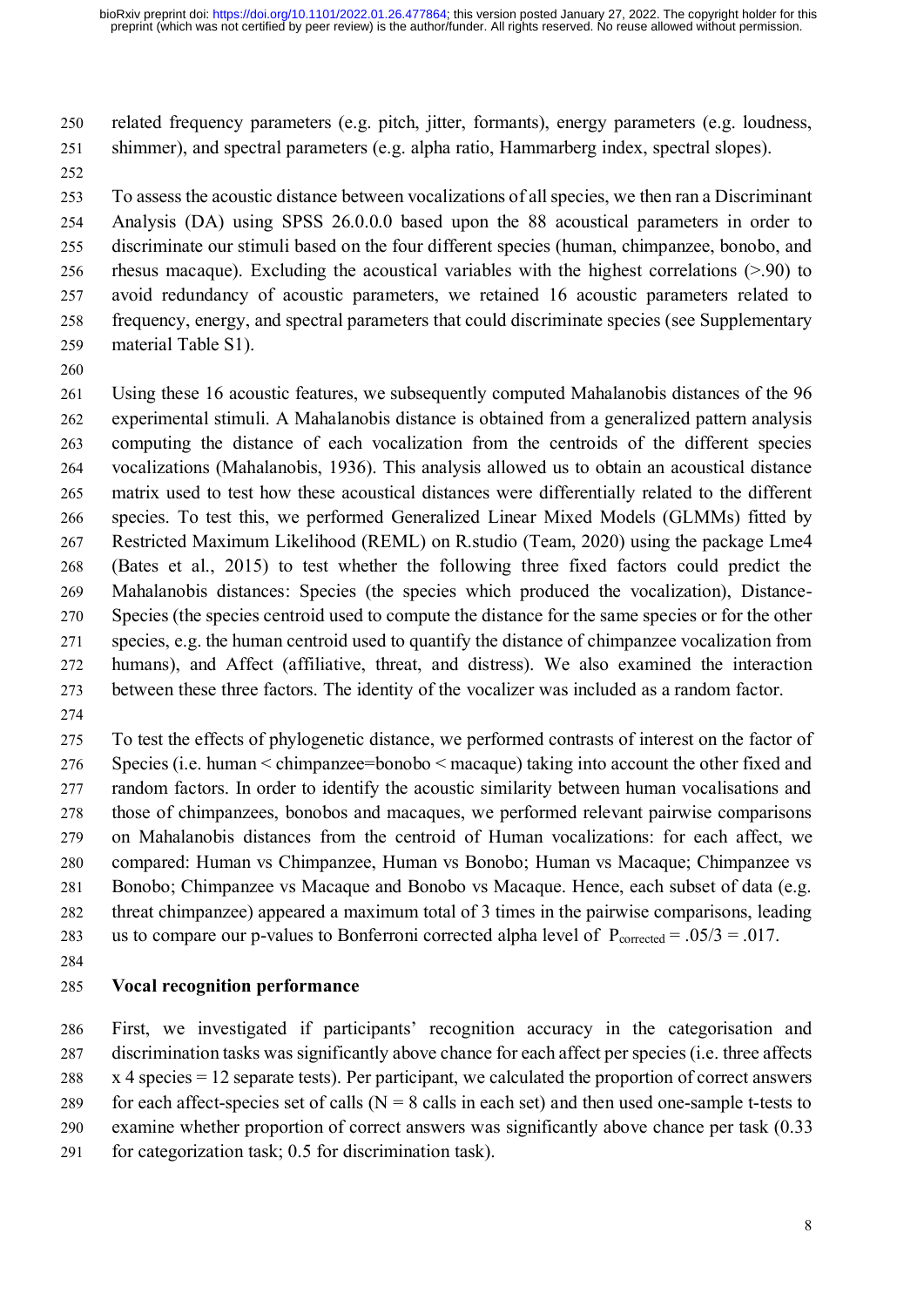Next, to test our hypotheses of phylogenetic distance (hypothesis 1); acoustic similarity (hypothesis 2) or a combination of both (hypothesis 3), we ran GLMMs for both categorization and discrimination tasks separately to examine whether species and affect predicted participant accuracy expressed as the number of correct answers for each type of stimulus (species\*affect e.g. chimpanzee distress). We first tested the models against a null model containing only intercept and random effects. All GLMMs were fitted by REML on R.studio using the "bobyqa" function (optimization by quadratic approximation with a set maximum of 1'000'000 iterations) and the link "logit" for a standard logistic distribution of errors and a binomial distribution including: Species (human, chimpanzee, bonobo, and rhesus macaque) and Affect (affiliative, threat, and distress) as fixed factors, accuracy in either the discrimination or categorization task as the Response Variable and participant IDs as random factor.

 To relate our results with the acoustic analyses, we ran the same contrasts, i.e. Human vs Chimpanzee, Human vs Bonobo; Chimpanzee vs Bonobo; Chimpanzee vs Macaque and Bonobo vs Macaque for each affect.

## **Results**

#### *Acoustic analyses*

 The DA allowed us to compute Mahalanobis distances for all stimuli compared to Human vocalizations (Figure 2). A GLMM analysis on Mahalanobis distances revealed the full model including main effects and the interaction between Distance-Species and Affect explained 311 significantly more variance compared to the null model  $(\chi^2(11) = 120.2, p < 0.001)$ .

 Table 1: Table summarizing the statistical values for the GLMM of acoustic Mahalanobis distances including main effects and the interaction.

| Summary of the model for acoustic Mahalanobis distances | $\mid$ Df $\mid$ F value $\mid$ | p-value     |
|---------------------------------------------------------|---------------------------------|-------------|
| Distance-Species                                        | 62.75                           | $\leq 0.01$ |
| Affect                                                  | 2.55                            | .084        |
| Distance-Species: Affect                                | 2.74                            | .018        |

 The contrasts in the full model for the comparisons between the levels of distance from the Human Centroid (Distance-Species) for each level of Affects are reported in Table 2 (see also Figure 2). When corrected for multiple comparisons, pairwise comparisons revealed that Mahalanobis distances to human centroids for human vocalisations were significantly smaller than for all bonobo and all macaque vocalisations, as well as affiliative and threat chimpanzee vocalizations, but not chimpanzee distress calls. Chimpanzee and bonobo vocalizations (when plotted from human vocalization centroids) were not significantly different at the levels of distress and threat, but bonobo affiliative vocalisations were significantly further from the human centroid than chimpanzee affiliative vocalisations (see Table 2; Figure 2). Macaque vocalisations were significantly further from the human centroid than chimpanzee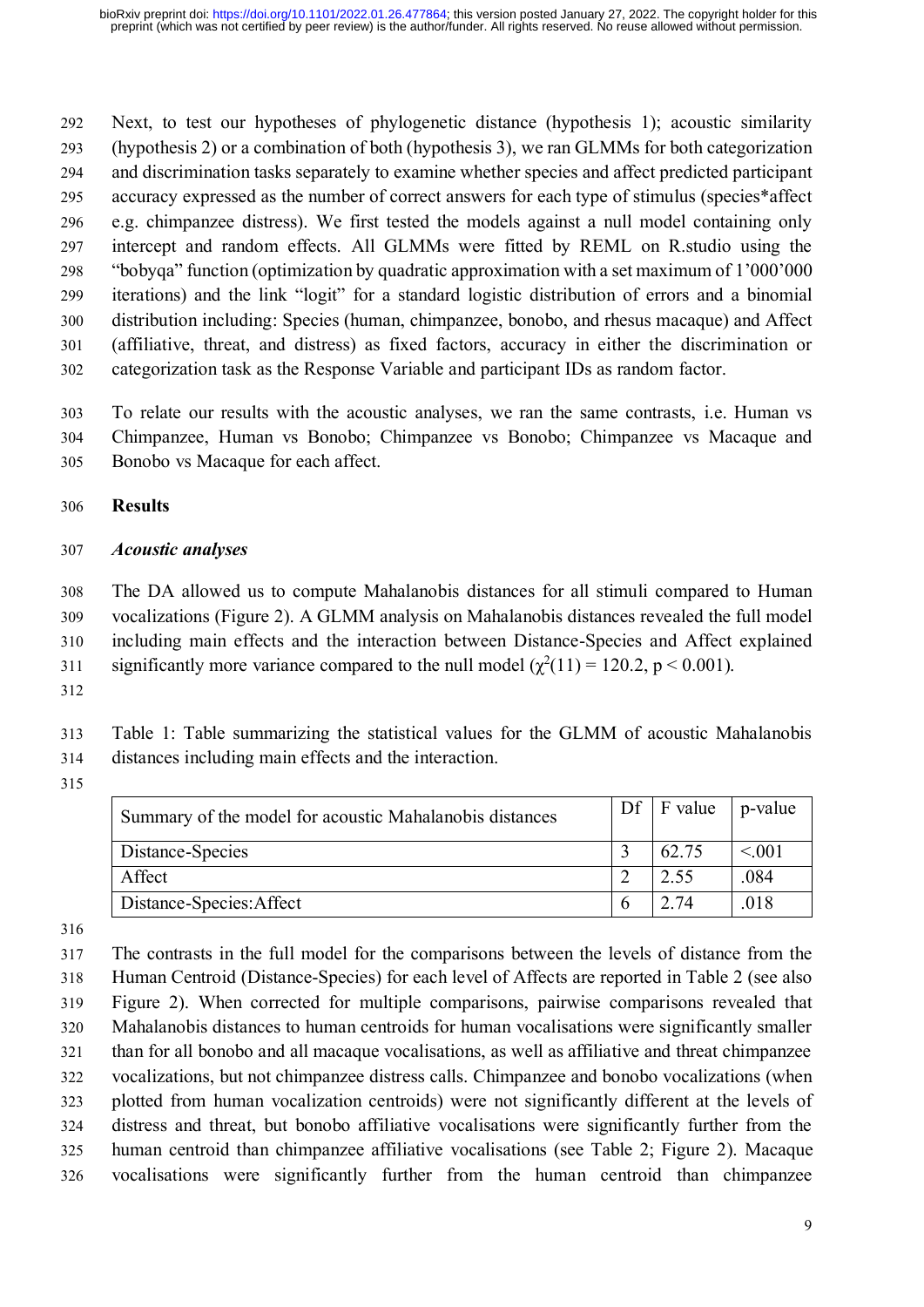327 vocalisations for all affects. Macaque vocalisations were significantly further from the human

328 centroid than bonobo vocalisations for threat and distress calls, but not affiliative calls.

329



330

331 Figure 2: Boxplot of Mahalanobis distances for the 96 vocalizations representing acoustic 332 distances from human voice compared to the other species vocalizations for the different 333 affective states. Higher values represent greater acoustic distances. (*\* <0.017; \*\*<0.003;*  334 *\*\*\*<0.0003).*

335

- 336
- 337
- 338
- 339

- 341 342
- 
- 343
- 344 345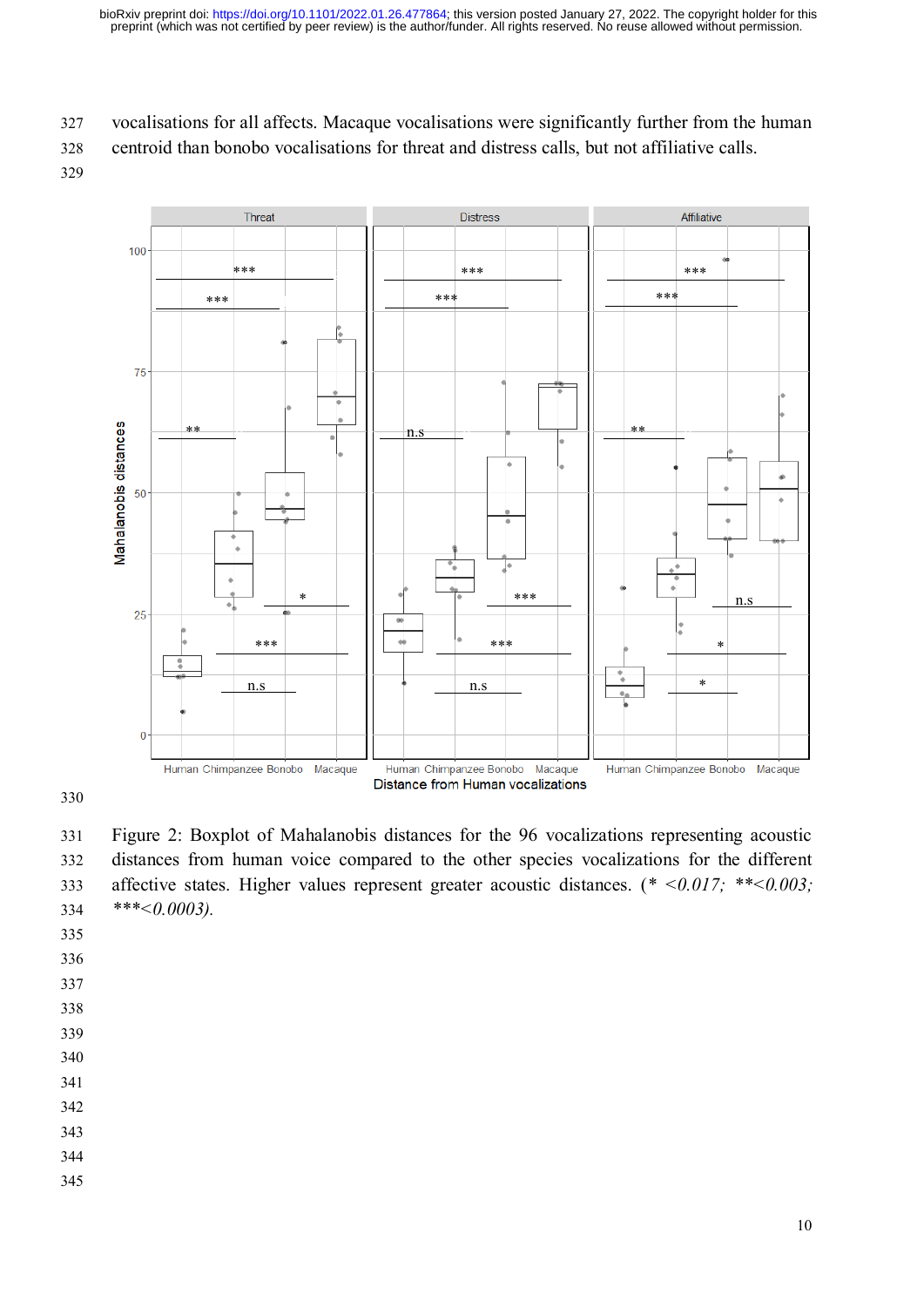- 346 Table 2: Table summarizing the results of pairwise comparisons in GLMMs for acoustic across
- 347 species (Chimpanzee, Bonobo and Macaque) and affect (Threat, distress, affiliative). All p-
- 348 values are compared to a corrected alpha level of 0.017 (*\* <0.017; \*\*<0.003; \*\*\*<0.0003).*
- 349 Abbreviations: (Mac) Macaque; (Chimp) Chimpanzee; (affiliat.) affiliative.
- 350

|                         | Chimp<br>threat                           | <b>Bonobo</b><br>threat                  | Mac<br>threat                             |                           | Chimp<br>distress              | <b>Bonobo</b><br>distress                | Mac<br>distress                           |                            | <b>Chimp</b><br>affiliat.                | <b>Bonobo</b><br>affiliat.                     | Mac<br>affiliat.                          |
|-------------------------|-------------------------------------------|------------------------------------------|-------------------------------------------|---------------------------|--------------------------------|------------------------------------------|-------------------------------------------|----------------------------|------------------------------------------|------------------------------------------------|-------------------------------------------|
| <b>Human</b><br>threat  | $\chi^2(1)=10$ .<br>3:<br>$p=0.001$<br>** | $\chi^2(1)=28$ .<br>2:<br>p<0.001<br>*** | $\chi^2(1)=69$ .<br>23:<br>p<0.001<br>*** | Human<br>distress         | $\chi^2(1)=2.5$<br>$8: p = 11$ | $\chi^2(1)=15$ .<br>8:<br>p<0.001<br>*** | $\chi^2(1)=75$ .<br>72;<br>p<0.001<br>*** | <b>Human</b><br>affiliat.  | $\chi^2(1)=9.5$<br>2:<br>$p=0.002$<br>** | $\chi^2(1)=34$ .<br>5:<br>p<0.001<br>***       | $\chi^2(1)=31$ .<br>35:<br>p<0.001<br>*** |
| Chimp<br>threat         | $- -$                                     | $\chi^2(1)=4.4$<br>2;<br>$p=0.036$       | $\chi^2(1)=26$ .<br>0:<br>p<0.001<br>***  | Chimp<br>distress         |                                | $\gamma^2(1)=5.6$<br>7:<br>$p=0.017$     | $\chi^2(1)=50$ .<br>36:<br>p<0.001<br>*** | Chimp<br>affiliat.         | $\overline{\phantom{m}}$                 | $\gamma^2(1)=7.7$<br>9:<br>$p=0.005$<br>$\ast$ | $\chi^2(1)=6.3$<br>2:<br>$p=0.012$<br>*   |
| <b>Bonobo</b><br>threat |                                           | $- -$                                    | $\chi^2(1)=9.0$<br>2:<br>$p=0.003$<br>*   | <b>Bonobo</b><br>distress |                                | $\overline{\phantom{m}}$                 | $\chi^2(1)=22$ .<br>2:<br>p<0.001<br>***  | <b>Bonobo</b><br>affiliat. |                                          | --                                             | $\chi^2(1)=0.0$<br>$8: p=0.78$            |

352

 Overall, while the pattern of Mahalanobis distances from the human centroid for threat 354 vocalizations appears to mirror phylogenetic distance between species (with  $H > C=B > M$ ), we found significant variation for both distress and affiliative vocalizations. With respect to distress calls, the pattern suggests that great ape calls are acoustically similar to each other, but different from macaque calls (H=C=B>M). In contrast, human affiliative calls are significantly different from all other calls, with chimpanzee calls being significantly closer to the human centroid than bonobo or macaque calls (H>C>B=M). The statistical analysis for all other comparisons can be found in the Supplementary Material.

361

# 362 *Vocal recognition performance*

363 Patterns of performance against chance level, as well as between species and affect, differed 364 for categorisation and discrimination.

365

366 *Categorization*

367 Participants were above chance for detecting affect for both human and chimpanzee 368 vocalizations; this was also the case for assigning distress and affiliative calls for bonobos, but

369 not threat calls. In contrast, no call type reached significance for macaques (Figure 3).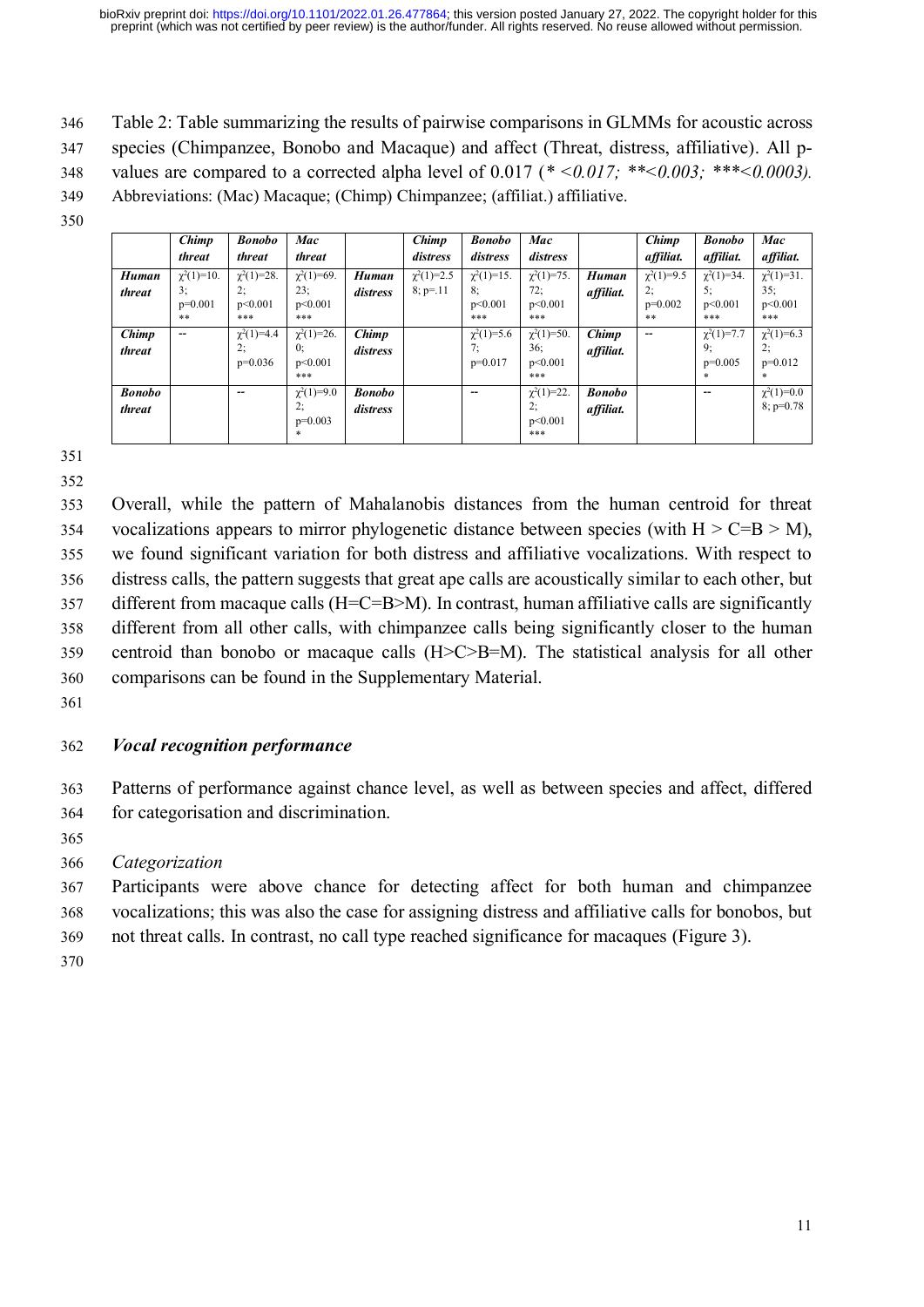

 

 Figure 3: Boxplot illustrating the proportion of correct responses for each category of stimuli in the Categorization task. Higher values represent greater accuracy. One sample T-test analyses against chance level (0.33 - represented with the dotted line) are shown. Note that all types of stimuli were categorized at a level significantly above chance, with the exception of all macaque calls and threatening bonobo calls. See Table S3 in Sup Mat for the summary of 378 the t-values testing whether participants' accuracy was above chance level. \*\*\*  $p < 0.001$ . 

 A GLMM comparison for the categorization task between the null model and the full model with main effects and the interaction (Species and Affects) revealed the full model explained a significant amount of variance in the data  $\chi^2(11) = 609.3$ , p < 0.001, see Table 3).

 Table 3: Table summarizing the main values for GLMMs of accuracy for the Categorization task according to main factors and the interaction.

| Full model for Categorization | Chi-squared | p-value |
|-------------------------------|-------------|---------|
| Species                       | 234.92      | < 0.001 |
| Affects                       | 64.62       | < 0.01  |
| Species*Affects               | 17.23       | < 0.001 |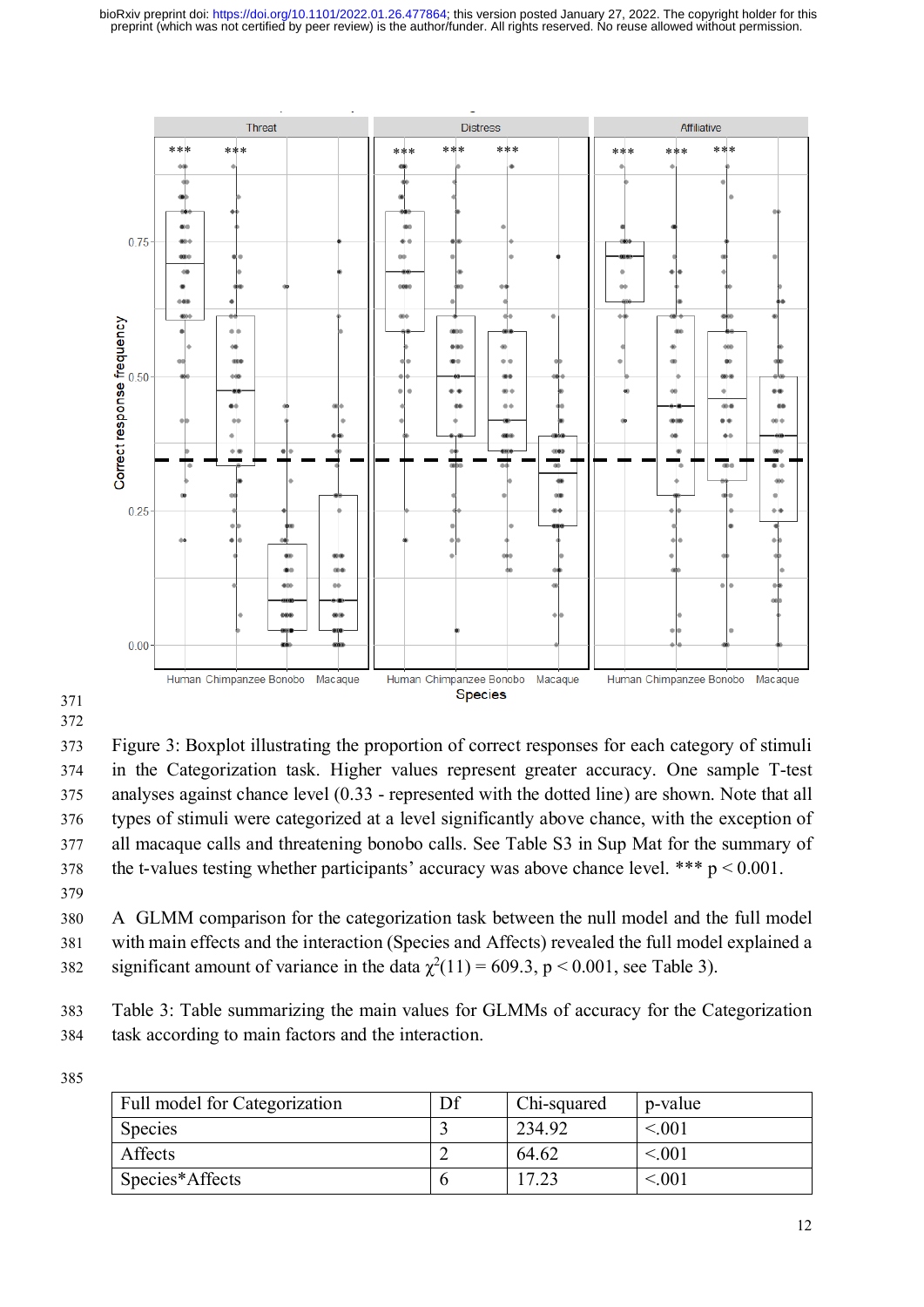Contrast analysis revealed that human vocalizations were systematically better recognized than chimpanzee, bonobo and macaque vocalizations across all levels of affect (Table 4). In contrast, accuracy with chimpanzee and bonobos distress and affiliative calls was similar, with chimpanzee threat calls being more accurately categorised than bonobo threat calls. Chimpanzee and bonobo distress and affiliative calls were both more accurately categorised than macaque calls. However, macaque threat calls were more accurately categorised than bonobo threat calls. All contrasts are reported in Table 4. Note that all contrasts were compared

393 to a corrected P for multiple comparisons (Bonferroni correction:  $P_{\text{corrected}} = .05/3 = .017$ ).

394 Table 4: Table summarizing the results of pairwise comparisons in GLMMs for categorization 395 across species (Chimpanzee, Bonobo and Macaque) and affect (Threat, distress, affiliative. All 396 p-values are compared to a corrected alpha level of 0.017 (*\* <0.017; \*\*<0.003; \*\*\*<0.0003).*

- 397 Abbreviations: (Mac) Macaque; (Chimp) Chimpanzee; (affiliat.) affiliative.
- 398

|                         | Chimp<br>threat                           | <b>Bonobo</b><br>threat                   | Mac<br>threat                             |                           | Chimp<br>distress                         | <b>Bonobo</b><br>distress                 | Mac<br>distress                             |                            | Chimp<br>affiliat.                        | <b>Bonobo</b><br>affiliat.                | Mac<br>affiliat.                          |
|-------------------------|-------------------------------------------|-------------------------------------------|-------------------------------------------|---------------------------|-------------------------------------------|-------------------------------------------|---------------------------------------------|----------------------------|-------------------------------------------|-------------------------------------------|-------------------------------------------|
| Human<br>threat         | $\chi^2(1)=37$ .<br>37:<br>p<0.001<br>*** | $\chi^2(1)=30$<br>4.97:<br>p<0.001<br>*** | $\chi^2(1)=25$<br>2.77:<br>p<0.001<br>*** | <b>Human</b><br>distress  | $\chi^2(1)=44$ .<br>49:<br>p<0.001<br>*** | $\chi^2(1)=56$ .<br>13:<br>p<0.001<br>*** | $\chi^2(1)=15$<br>8.69;<br>p<0.001<br>***   | <b>Human</b><br>affiliat.  | $\chi^2(1)=13$<br>2.47:<br>p<0.001<br>*** | $\chi^2(1)=12$<br>2.59:<br>p<0.001<br>*** | $\chi^2(1)=20$<br>0.93:<br>p<0.001<br>*** |
| Chimp<br>threat         | $\overline{\phantom{m}}$                  | $\chi^2(1)=12$<br>8,84;<br>p<0.001<br>*** | $\chi^2(1)=95$ .<br>77:<br>p<0.001<br>*** | Chimp<br>distress         |                                           | $\chi^2(1)=0.6$<br>$8: p=0.41$            | $\chi^2(1)=35$ .<br>13:<br>p<0.001<br>***   | Chimp<br>affiliat.         | $\overline{\phantom{m}}$                  | $\chi^2(1)=0.1$<br>$9: p=0.66$            | $\chi^2(1)=7.1$<br>0:<br>p<0.008          |
| <b>Bonobo</b><br>threat |                                           | $\overline{\phantom{m}}$                  | $\chi^2(1)=2.4$<br>5: p<0.12              | <b>Bonobo</b><br>distress |                                           | --                                        | $\gamma^2(1)=26$ .<br>06:<br>p<0.001<br>*** | <b>Bonobo</b><br>affiliat. |                                           | --                                        | $\chi^2(1)=9.6$<br>3:<br>p<0.002<br>**    |

399 400

# 401 *Discrimination*

 Participants were above chance when detecting affect for both human and chimpanzee vocalizations; this was also the case for assigning distress and affiliative calls for bonobos and macaque calls. However, threat calls for the two latter species were not discriminated at a level significantly above chance (Figure 4).

406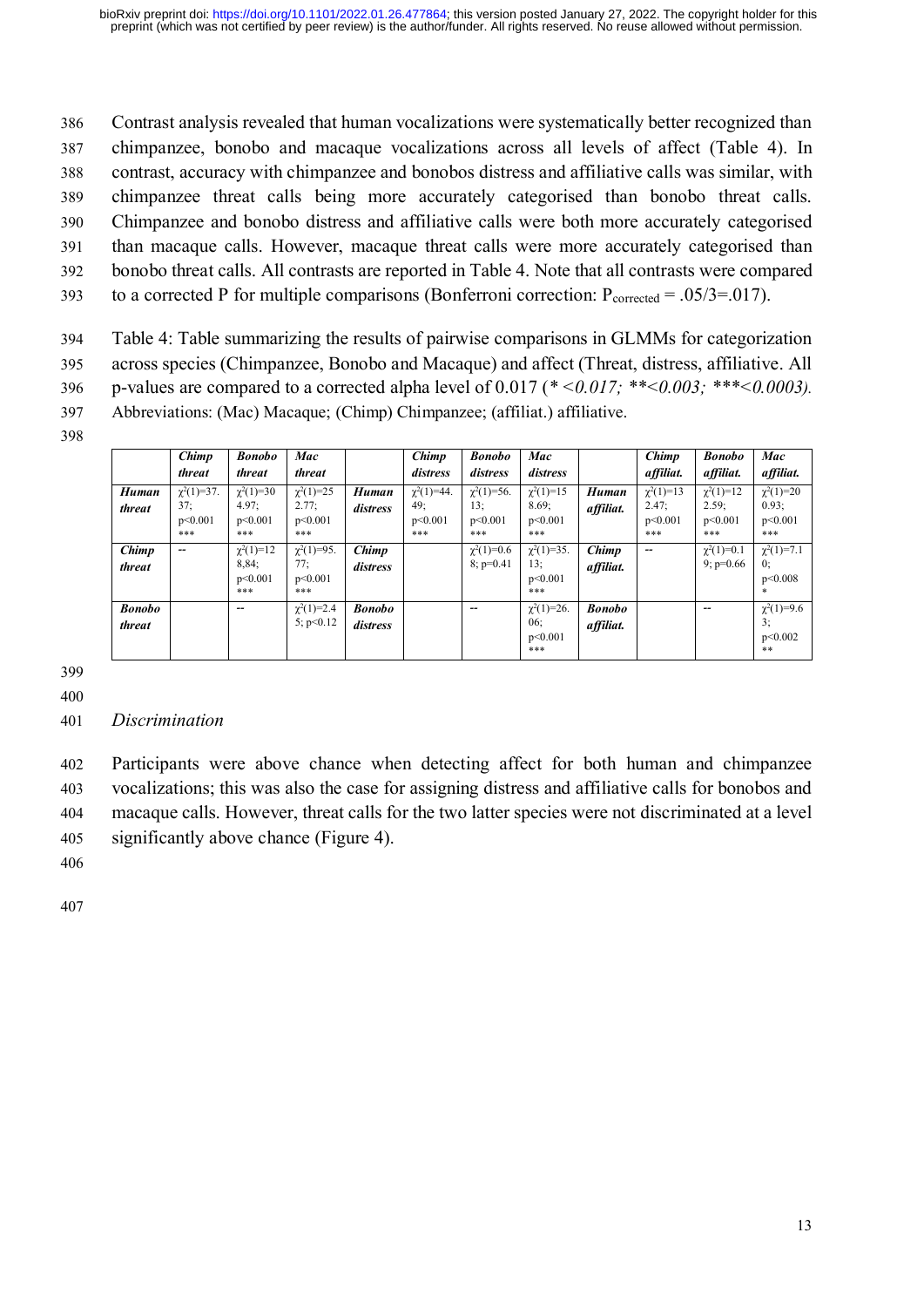

409 Figure 4: Boxplot illustrating the proportion of correct responses in the Discrimination task. 410 Higher values represent greater accuracy. One sample T-test analyses against chance level (0.5 411 - shown with the dotted line) are reported. Note that all types of stimuli were discriminated at 412 above chance levels with the exception of all macaque calls and threatening bonobo calls. \*\*\* 413  $p < 0.001$ .

414

415 A GLMM run on the discrimination task data revealed that the full model explained 416 significantly more variation in the data than the null model  $\chi^2(11) = 436.97$ , p < 0.001, see 417 Table 5).

418 Table 5: Table summarizing the main values for GLMMs of accuracy for the Discrimination 419 task according to main factors and the interaction.

| Full model for Discrimination | Df | Chi-squared | p-value |
|-------------------------------|----|-------------|---------|
| <b>Species</b>                |    | 150.62      | < 0.01  |
| Affect                        |    | 32.52       | < 0.01  |
| Species*Affect                |    | 12.23       | < 001   |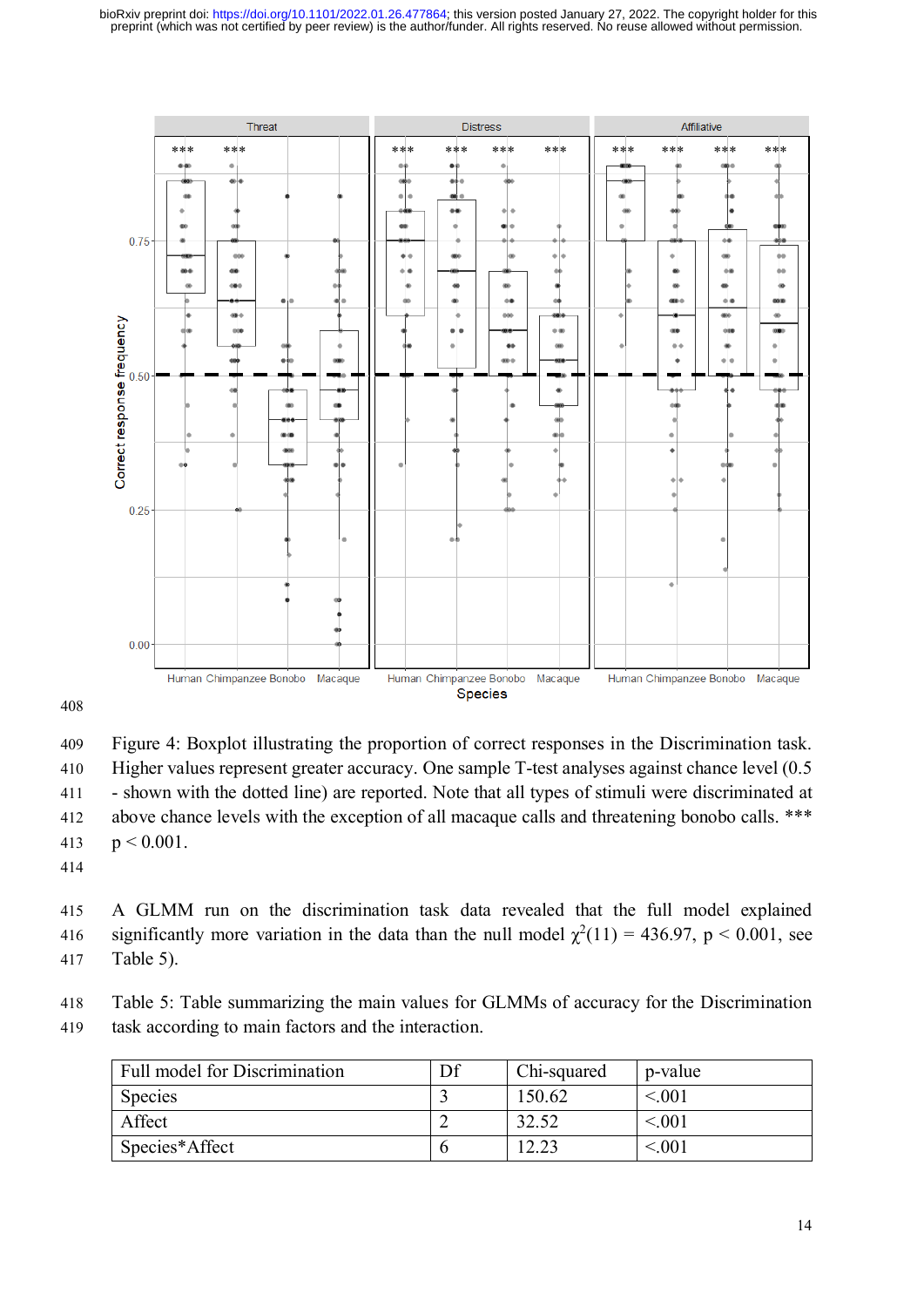Contrast analysis revealed that human vocalizations were systematically better recognized than chimpanzee, bonobo and macaque vocalizations at all levels of affect (Table 6). Chimpanzee threat calls were significantly better discriminated compared to threat calls of both bonobo and macaques, whilst macaque threat calls were better discriminated than bonobo calls. In contrast, while participants were again significantly better at discriminating chimpanzee distress vocalizations than bonobo and macaque distress vocalizations, bonobo distress calls were discriminated better than macaque vocalizations. Finally, none of the contrasts reached significance level for comparison of affiliative vocalizations in non-human primates.

428 Table 6: Table summarizing the results of pairwise comparisons in GLMMs for discrimination 429 across species (Chimpanzee, Bonobo and Macaque) and affect (Threat, distress, affiliative. All 430 p-values are compared to a corrected alpha level of 0.017 (*\* <0.017; \*\*<0.003; \*\*\*<0.0003).*

- 431 Abbreviations: (Mac) Macaque; (Chimp) Chimpanzee; (affiliat.) affiliative.
- 432

|                         | Chimp<br>threat                           | <b>Bonobo</b><br>threat                   | Mac<br>threat                             |                           | <b>Chimp</b><br>distress                  | <b>Bonobo</b><br>distress                 | Mac<br>distress                           |                            | Chimp<br>affiliat.                        | <b>Bonobo</b><br>affiliat.                | Mac<br>affiliat.                          |
|-------------------------|-------------------------------------------|-------------------------------------------|-------------------------------------------|---------------------------|-------------------------------------------|-------------------------------------------|-------------------------------------------|----------------------------|-------------------------------------------|-------------------------------------------|-------------------------------------------|
| <b>Human</b><br>threat  | $\chi^2(1)=22$ .<br>96;<br>p<0.001<br>*** | $\chi^2(1)=20$<br>2.39;<br>p<0.001<br>*** | $\chi^2(1)=13$<br>4.71:<br>p<0.001<br>*** | Human<br>distress         | $\chi^2(1)=15$ .<br>57:<br>p<0.001<br>*** | $\chi^2(1)=45$ .<br>77:<br>p<0.001<br>*** | $\chi^2(1)=83$ .<br>47:<br>p<0.001<br>*** | <b>Human</b><br>affiliat.  | $\chi^2(1)=12$<br>0.85:<br>p<0.001<br>*** | $\chi^2(1)=11$<br>2.96:<br>p<0.001<br>*** | $\chi^2(1)=12$<br>8.25:<br>p<0.001<br>*** |
| Chimp<br>threat         | $\overline{\phantom{m}}$                  | $\chi^2(1)=89$ .<br>01:<br>p<0.001<br>*** | $\chi^2(1)=46$ .<br>44;<br>p<0.001<br>*** | Chimp<br>distress         |                                           | $\chi^2(1)=7.9$<br>5:<br>$p=0.004$<br>$*$ | $\chi^2(1)=26$ .<br>93:<br>p<0.001<br>*** | Chimp<br>affiliat.         | $\overline{\phantom{m}}$                  | $\chi^2(1)=0.1$<br>$3: p=0.72$            | $\chi^2(1)=0.1$<br>$1$ ; $p=0.74$         |
| <b>Bonobo</b><br>threat |                                           | $- -$                                     | $\gamma^2(1)=6.8$<br>6<br>$p=0.009$<br>*  | <b>Bonobo</b><br>distress |                                           | $- -$                                     | $\chi^2(1)=5.6$<br>2;<br>$p=0.018$        | <b>Bonobo</b><br>affiliat. |                                           | --                                        | $\chi^2(1)=0.4$<br>$9$ ; $p=0.49$         |

433

## 434 **Discussion**

 In this study, we used a combination of acoustic analyses and experimental recognition tasks to investigate how humans perceive primate vocal communication of affect. Using acoustic analysis, we examined the extent to which phylogenetic proximity and the category of affect (threat, distress, affiliative) predicted call acoustic similarity in human, chimpanzee, bonobo and rhesus macaque calls. Using these acoustic analyses, we then tested whether phylogenetic similarity (hypothesis 1), acoustic distance (hypothesis 2) or a combination of both (hypothesis 3) best explained human recognition of affect in these primate vocalisations. Results from two subsequent recognition tasks - discrimination and categorization - which varied on task difficulty, demonstrated that participants were generally better at categorizing and discriminating human and chimpanzee vocalizations versus bonobo and rhesus macaque calls, supporting our third hypothesis both that phylogenetic distance and acoustic similarity might influence human recognition accuracy. There was however more variation for bonobo calls, with participants having difficulty recognizing their threat calls. Finally, macaque calls were the least recognized of all primate vocalizations tested, consistent with a phylogenetic distance hypothesis.

450

451 In terms of the acoustic analyses, the acoustic factors extracted in our Discriminant Analyses 452 revealed the crucial role of specific acoustic features such as spectral, frequency, and loudness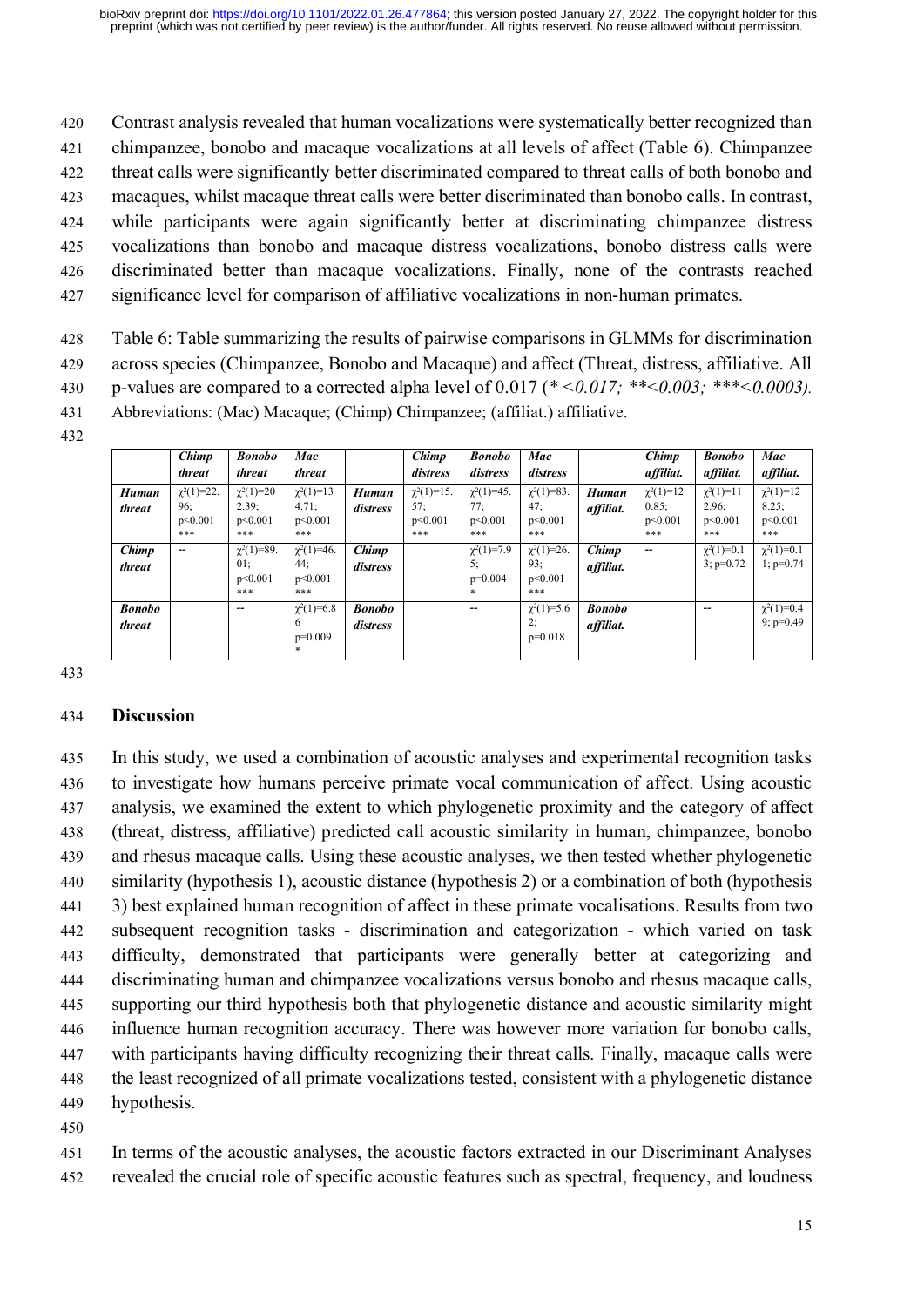parameters (see Supp Mat) to distinguish affective vocalizations expressed by different primate species. Our analysis of Mahalanobis distances showed that overall, human vocalizations in 455 the three selected affect categories were acoustically closest to chimpanzee vocalizations, with distress calls virtually indistinguishable by our model. By contrast, overlap with bonobo calls was much lower, despite chimpanzees and bonobos being equally phylogenetically related to humans. Affiliative bonobo vocalizations also showed significant differences in acoustic structure from those of chimpanzees but not from those of macaques, despite chimpanzees being much more closely related to them. Note however that macaque calls were also not significantly acoustically different from chimpanzee affiliative calls. The variation outlined between chimpanzee and bonobo calls is in line with current evidence that despite their genetic proximity, the two species have known behavioural (Gruber & Clay, 2016), neurological (Staes et al., 2018) and morphological differences, including a shorter larynx for bonobos, which drives a higher F0 in their vocalizations (Grawunder et al., 2018). Overall, the phylogenetic hypothesis (H<C=B<M) was only partially supported by the distance pattern found for threat vocalizations, while the rest of the affective contexts offered a mixed bag of patterns, distress grouping apes together (including humans), and affiliative mostly singling out human calls. 

 Importantly, the acoustic similarity of chimpanzee, bonobo and rhesus monkey vocalizations to those of humans did not reliably predict participants' ability to categorize and discriminate their affective content. Although more accurate categorization of human vocal affect was to be expected, participants were nonetheless better than chance for detecting the affective content of most vocalizations of each ape species, apart from bonobo threat calls. Crucially, the latter calls had been characterized as similar by the Mahalanobis analysis, suggesting that additional factors come in play when recognizing primate calls. Similarly, despite the lack of acoustic differences between macaque affiliative calls and other great ape affiliative vocalizations, participants struggled to accurately categorize and discriminate their affective content. A possibility to explain these results is that we do not know which of the acoustic factors measured are the most attended to by humans; possibly skewing the weight that can be given to each parameters and making their application to vocalizations that differ substantially from human calls harder; further work will therefore have to fine-tune an acoustic toolbox designed for human vocalisations to phylogenetically close species calls that nonetheless differ acoustically from our own vocalizations. Yet, these findings should not overcast the fact that our participants were generally good at classifying primate calls, particularly ape calls, with the exception of bonobo threat calls. Finally, the results for rhesus macaque calls underline task differences with participants above chance level for discriminating between affiliative and distress calls, with the former being closest to apes' vocalizations in the Mahalanobis analysis, but not the latter. This underlines once again that while acoustic distance may help participants to correctly classify calls in some contexts, there may be no relation in other contexts, suggesting the existence of additional factors.

 Results from this study complement previous research showing highly mixed performance for detecting the affective nature of rhesus monkey calls (Fritz et al., 2018; Scheumann et al., 2014; Scheumann, Hasting, Zimmermann, & Kotz, 2017; Belin, Fecteau, et al., 2008) (Linnankoski et al., 1994). Interestingly, our study also outlines that the differences in findings may be due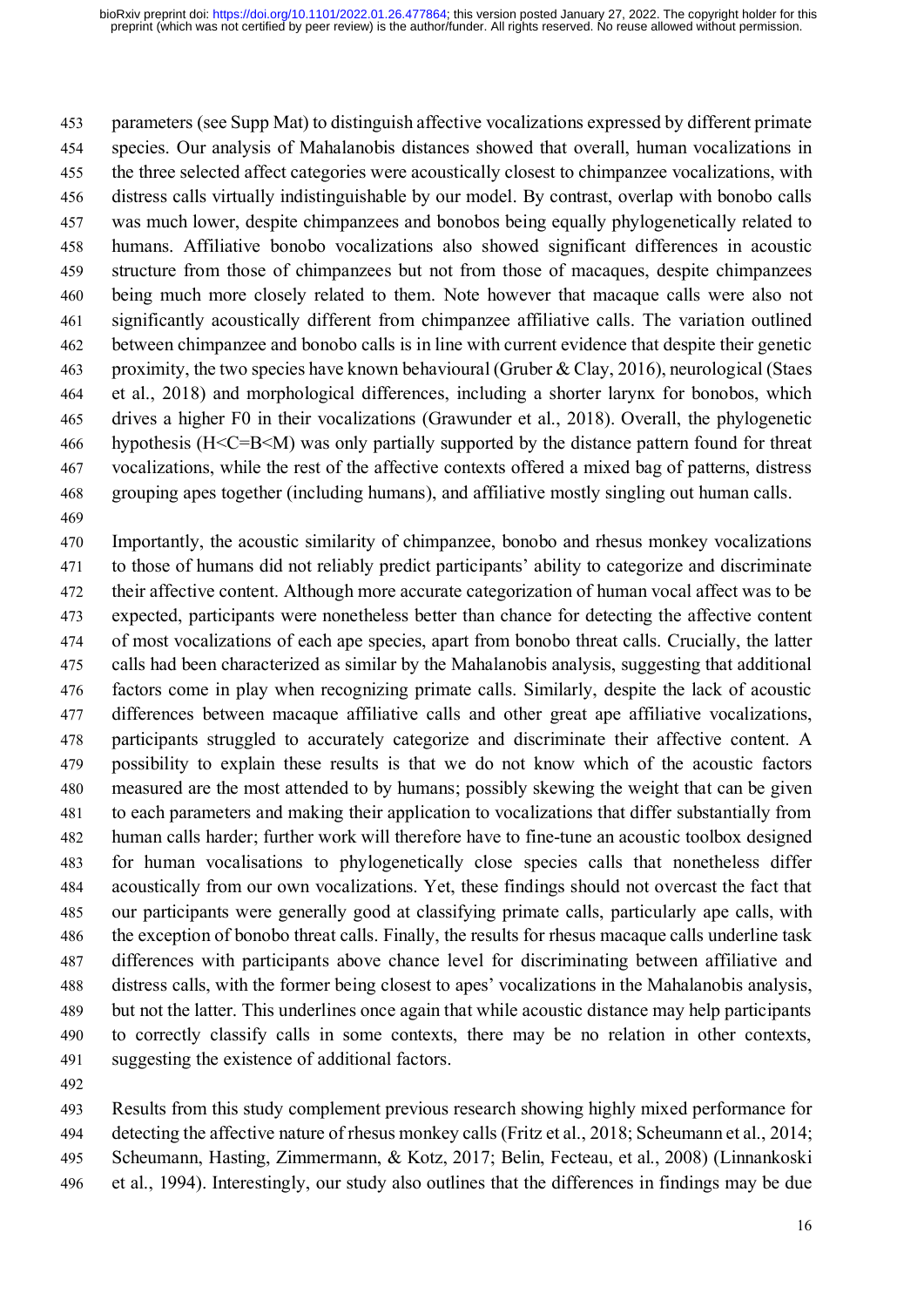to the task required from the participants. Both our study and that of Linnankoski and colleagues', which found some recognition of macaque affective calls, used a forced-choice method (the use of two or more specific response options) to identify affective cues, whereas other studies used Likert response scales. Overall, discrimination led to a higher recognition for participants compared to categorization, with participants only failing to recognize threat calls in bonobos and macaques. This may be due to the fact that categorization is itself more complicated cognitively than discrimination (with three options rather than two), a phenomenon already described when solely using human emotional calls (Dricu et al. 2017; Gruber et al. 2020). Conversely, the difference between the performances in the tasks also means that categorization tasks may be more discriminatory in pointing out the factors that affect most the identification of the correct affect. Compared to discrimination, where patterns of responses do not underline a particular hypothesis, we found that patterns of categorization in the GLMM for distress and affective calls followed a phylogenetic pattern (H>C=B>M), while the overall frequency in performance suggested an acoustic pattern for distress only (H=C=B>M). The result for distress in particular highlights that both acoustic and phylogenetic factors can be identified separately for the same affect, showing the complexity of the recognition process overall; but also that categorization tasks rather than discrimination tasks or Likert scales may offer the granularity necessary to identify the different intervening factors.

# **Conclusion**

 Overall, we demonstrated the ability of humans to both categorize and discriminate affective cues in other primate species' vocalizations, although we found contextual differences across species and affect, which are not readily explained either by phylogeny or acoustic differences. Beyond single explanations, by using the acoustic distance between four primate species with varying levels of phylogenetic similarity whose vocalisations also varied in different ways with respect to acoustic similarity across affect categories, our study demonstrates that the perception of emotional cues by humans in primate vocalizations is a complex process that does not solely rely on phylogenetic or acoustic similarity. In particular, the inclusion of bonobo vocalizations, while not allowing us to disentangle phylogeny from acoustic factors, underlines the idiosyncratic evolutionary pathway on which they have engaged compared to chimpanzees (Grawunder et al., 2018), and also suggests that there are acoustic factors partially independent from phylogeny and affective content that influence the recognition of calls in NHPs. In this light, bonobo calls were most often verbally pointed out by participants as the most unusual. Therefore, the unfamiliarity of naïve participants with some vocalizations (e.g. bonobo threatening calls) could be at play. Hence, future work will need to additionally disentangle the effect of familiarity from potential acoustic parameters. It would also be interesting to explore neural correlates associated with these phylogenetic and acoustic parameters, to offer another level analysis to the behavioural differences outlined in the present study. Finally, we hope that these new findings will contribute to a better understanding of emotional processing origin in humans, by highlighting where the treatment of both primate and human emotions is similar, and where our own species has differed during its evolution.

- 
-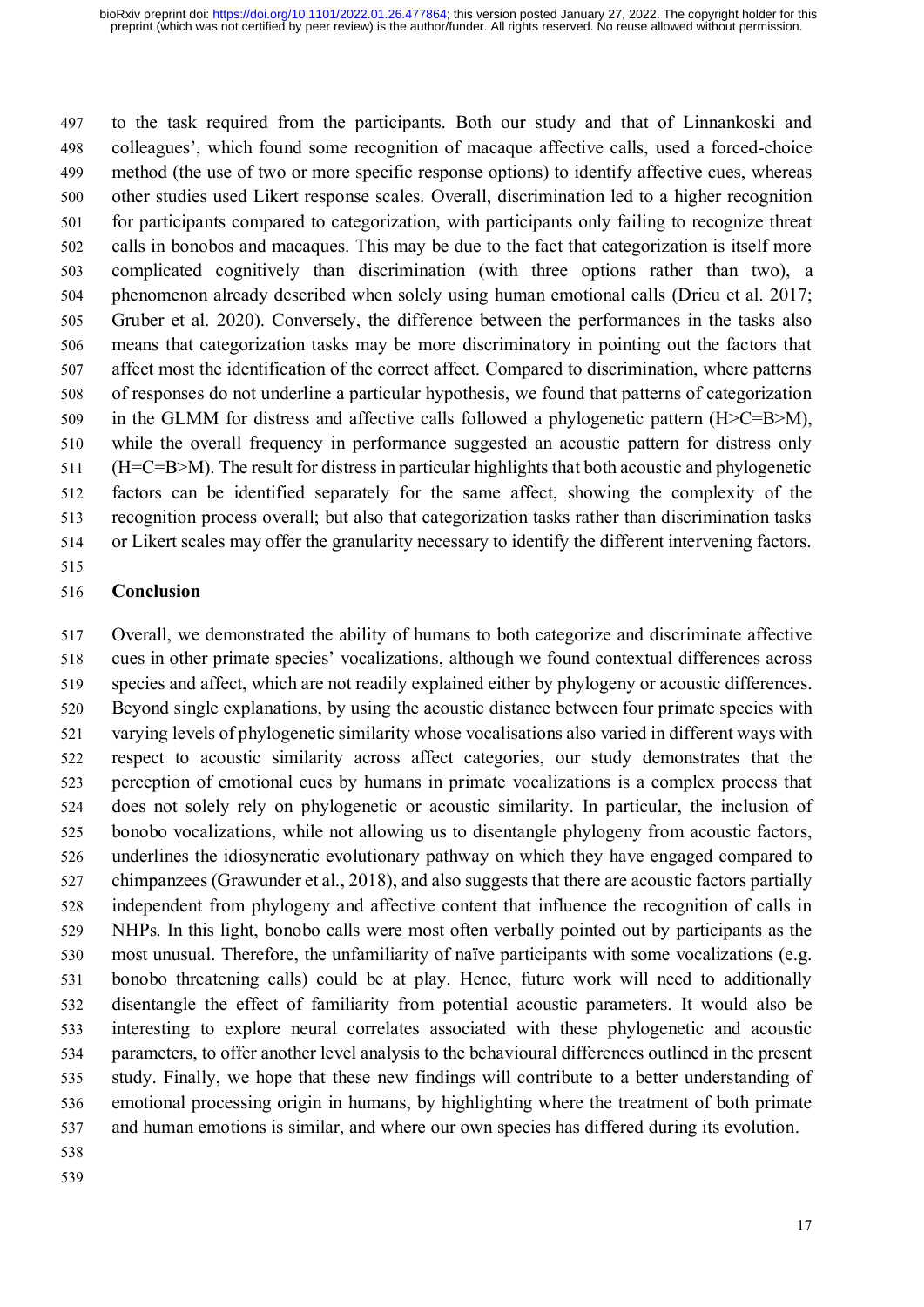#### **Acknowledgements**

 We thank Katie Slocombe very much for providing some of the auditory stimuli as well as extensive comments on former versions of this preprint. We thank the Swiss National Science 543 foundation (SNSF) for supporting this interdisciplinary project (CR13I1  $162720 / 1 - DG$ - TG), and the Swiss Center for Affective Sciences. ZC has received support from the ESRC-545 ORA (ES/S015612/1), the ERC Starting Grant (802979, and CD from the foundation Ernst and Lucie Schmidheiny. TG was additionally supported by a grant of the SNSF during the final re-547 writing of this article (grant PCEFP1 186832).

## **References**

- Anderson, D. J., & Adolphs, R. (2014). A Framework for Studying Emotions Across Phylogeny. *Cell*, *157*(1), 187–200. https://doi.org/10.1016/j.cell.2014.03.003
- Arnal, L. H., Flinker, A., Kleinschmidt, A., Giraud, A.-L., & Poeppel, D. (2015). Human Screams Occupy a Privileged Niche in the Communication Soundscape. *Current Biology : CB*, *25*(15), 2051–2056. https://doi.org/10.1016/j.cub.2015.06.043
- Bates, D., Mächler, M., Bolker, B., & Walker, S. (2015). Fitting Linear Mixed-Effects Models Using lme4. *Journal of Statistical Software*, *67*(1), 1–48. https://doi.org/10.18637/jss.v067.i01
- Belin, P., Fecteau, S., Charest, I., Nicastro, N., Hauser, M. D., & Armony, J. L. (2008). Human cerebral response to animal affective vocalizations. *Proceedings. Biological Sciences*, *275*(1634), 473–481. https://doi.org/10.1098/rspb.2007.1460
- Belin, P., Fillion-Bilodeau, S., & Gosselin, F. (2008). The Montreal Affective Voices: A validated set of nonverbal affect bursts for research on auditory affective processing. *Behavior Research Methods*, *40*(2), 531–539. https://doi.org/10.3758/BRM.40.2.531
- Briefer, E. (2012). Vocal Expression of Emotions in Mammals: Mechanisms of Production and Evidence. *Communication Skills*. https://animalstudiesrepository.org/comski/1
- Brunswick, E. (1956). *Perception and the representative design of psychological experiments*. University of California Press.
- Davila Ross, M., Owren, M. J., & Zimmermann, E. (2009). Reconstructing the evolution of laughter in great apes and humans. *Current Biology: CB*, *19*(13), 1106–1111. https://doi.org/10.1016/j.cub.2009.05.028
- Dricu, M., Ceravolo, L., Grandjean, D., & Frühholz, S. (2017). Biased and unbiased perceptual decision-making on vocal emotions. *Scientific Reports*, *7*(1), 16274. https://doi.org/10.1038/s41598-017-16594-w
- Eyben, F., Scherer, K., Schuller, B., Sundberg, J., André, E., Busso, C., Devillers, L., Epps, J., Laukka, P., Narayanan, S., & Truong, K. P. (2016). The Geneva Minimalistic Acoustic Parameter Set (GeMAPS) for Voice Research and Affective Computing. *IEEE transactions on affective computing*, *7*(2), 190–202. https://doi.org/10.1109/TAFFC.2015.2457417
- Ferdenzi, C., Patel, S., Mehu-Blantar, I., Khidasheli, M., Sander, D., & Delplanque, S. (2013). Voice attractiveness: Influence of stimulus duration and type. *Behavior Research*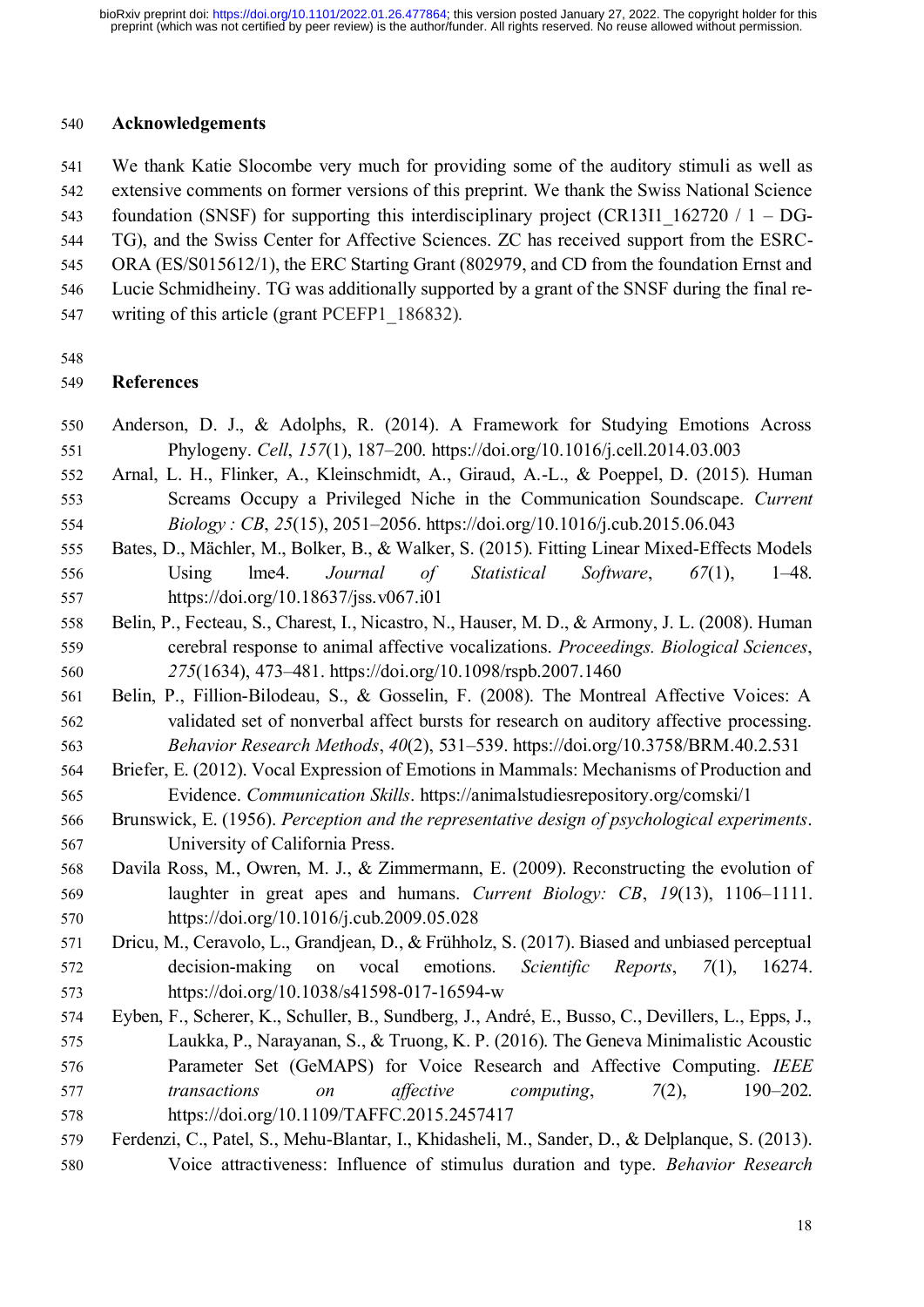| 581 | Methods, 45(2), 405-413. https://doi.org/10.3758/s13428-012-0275-0                              |
|-----|-------------------------------------------------------------------------------------------------|
| 582 | Ferry, A. L., Hespos, S. J., & Waxman, S. R. (2013). Nonhuman primate vocalizations support     |
| 583 | categorization in very young human infants. Proceedings of the National Academy of              |
| 584 | Sciences, 110(38), 15231-15235. https://doi.org/10.1073/pnas.1221166110                         |
| 585 | Filippi, P. (2016). Emotional and Interactional Prosody across Animal Communication             |
| 586 | Systems: A Comparative Approach to the Emergence of Language. Frontiers in                      |
| 587 | <i>Psychology</i> , 7, 1393. https://doi.org/10.3389/fpsyg.2016.01393                           |
| 588 | Filippi, P., Congdon, J. V., Hoang, J., Bowling, D. L., Reber, S. A., Pašukonis, A., Hoeschele, |
| 589 | M., Ocklenburg, S., de Boer, B., Sturdy, C. B., Newen, A., & Güntürkün, O. (2017).              |
| 590 | Humans recognize emotional arousal in vocalizations across all classes of terrestrial           |
| 591 | vertebrates: Evidence for acoustic universals. Proceedings of the Royal Society B:              |
| 592 | Biological Sciences, 284(1859), 20170990. https://doi.org/10.1098/rspb.2017.0990                |
| 593 | Frijda, N. H. (1987). Emotion, cognitive structure, and action tendency. Cognition and          |
| 594 | <i>Emotion, 1(2), 115-143. https://doi.org/10.1080/02699938708408043</i>                        |
| 595 | Frijda, N. H. (2016). The evolutionary emergence of what we call "emotions." Cognition and      |
| 596 | Emotion, 30(4), 609-620. https://doi.org/10.1080/02699931.2016.1145106                          |
| 597 | Fritz, T., Mueller, K., Guha, A., Gouws, A., Levita, L., Andrews, T. J., & Slocombe, K. E.      |
| 598 | (2018). Human behavioural discrimination of human, chimpanzee and macaque                       |
| 599 | affective vocalisations is reflected by the neural response in the superior temporal            |
| 600 | sulcus.<br>Neuropsychologia,<br>$145 - 150.$<br>III,                                            |
| 601 | https://doi.org/10.1016/j.neuropsychologia.2018.01.026                                          |
| 602 | Grandjean, D., Bänziger, T., & Scherer, K. R. (2006). Intonation as an interface between        |
| 603 | language and affect. In <i>Progress in Brain Research</i> (Vol. 156, pp. 235–247). Elsevier.    |
| 604 | https://doi.org/10.1016/S0079-6123(06)56012-1                                                   |
| 605 | Grandjean, D., Sander, D., Pourtois, G., Schwartz, S., Seghier, M. L., Scherer, K. R., &        |
| 606 | Vuilleumier, P. (2005). The voices of wrath: Brain responses to angry prosody in                |
| 607 | meaningless<br>speech.<br><i>Nature</i><br>Neuroscience,<br>$\delta(2)$ ,<br>$145 - 146.$       |
| 608 | https://doi.org/10.1038/nn1392                                                                  |
| 609 | Grawunder, S., Crockford, C., Clay, Z., Kalan, A. K., Stevens, J. M. G., Stoessel, A., &        |
| 610 | Hohmann, G. (2018). Higher fundamental frequency in bonobos is explained by larynx              |
| 611 | morphology.<br>Current<br>$CB$ ,<br>28(20),<br>R1188-R1189.<br><i>Biology:</i>                  |
| 612 | https://doi.org/10.1016/j.cub.2018.09.030                                                       |
| 613 | Gross, J. J. (1998). The emerging field of emotion regulation: An integrative review. Review    |
| 614 | of General Psychology, 271-299.                                                                 |
| 615 | Gruber, T., & Clay, Z. (2016). A Comparison Between Bonobos and Chimpanzees: A Review           |
| 616 | and Update. Evolutionary Anthropology: Issues, News, and Reviews, 25(5), 239-252.               |
| 617 | https://doi.org/10.1002/evan.21501                                                              |
| 618 | Gruber, T., & Grandjean, D. M. (2017). A comparative neurological approach to emotional         |
| 619 | expressions in primate vocalizations. Neuroscience and Biobehavioral Reviews, 73,               |
| 620 | $182 - 190.$                                                                                    |
| 621 | Kamiloğlu, R. G., Slocombe, K. E., Haun, D. B. M., & Sauter, D. A. (2020). Human listeners'     |
| 622 | perception of behavioural context and core affect dimensions in chimpanzee                      |
| 623 | vocalizations. Proceedings of the Royal Society B: Biological Sciences, 287(1929),              |
| 624 | 20201148. https://doi.org/10.1098/rspb.2020.1148                                                |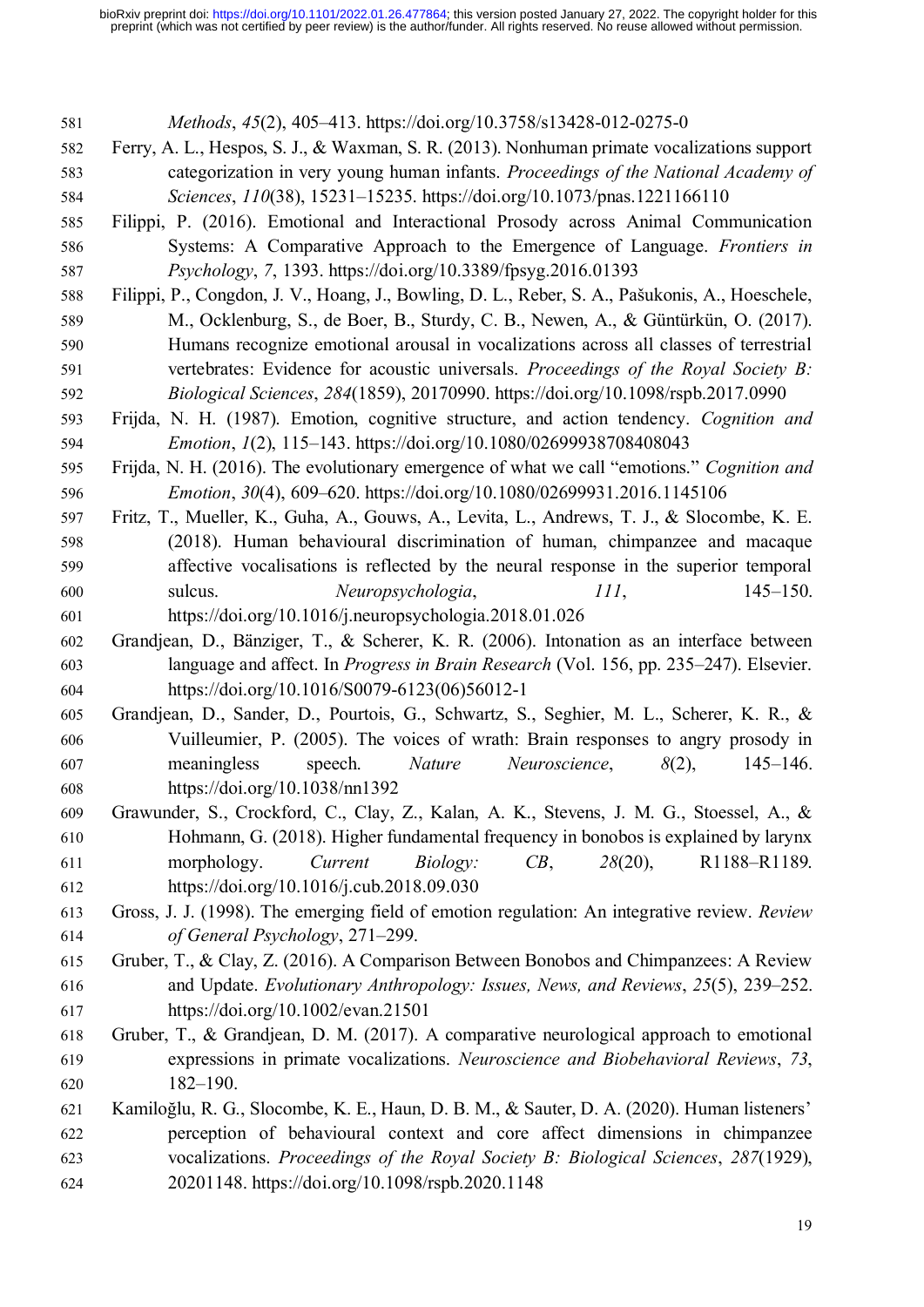- Kelly, T., Reby, D., Levréro, F., Keenan, S., Gustafsson, E., Koutseff, A., & Mathevon, N. (2017). Adult human perception of distress in the cries of bonobo, chimpanzee, and human infants. *Biological Journal of the Linnean Society*, *120*(4), 919–930. https://doi.org/10.1093/biolinnean/blw016
- Kret, M. E., Prochazkova, E., Sterck, E. H. M., & Clay, Z. (2020). Emotional expressions in human and non-human great apes. *Neuroscience & Biobehavioral Reviews*. https://doi.org/10.1016/j.neubiorev.2020.01.027
- Linnankoski, I., Laakso, M., Aulanko, R., & Leinonen, L. (1994). Recognition of emotions in macaque vocalizations by children and adults. *Language & Communication*, *14*(2), 183–192. https://doi.org/10.1016/0271-5309(94)90012-4
- Mahalanobis, P. C. (1936). On the Generalized Distance in statistics. In *Proceedings of National Institute of Sciences* (Vol. 2, p. 49.55).
- Manser, M. B. (2001). The acoustic structure of suricates' alarm calls varies with predator type and the level of response urgency. *Proceedings of the Royal Society B: Biological Sciences*, *268*(1483), 2315–2324. https://doi.org/10.1098/rspb.2001.1773
- Morton, E. S. (1977). On the Occurrence and Significance of Motivation-Structural Rules in Some Bird and Mammal Sounds. *The American Naturalist*, *111*(981), 855–869. https://doi.org/10.1086/283219
- Morton, E. S. (1982). Grading, discreteness, redundancy, and motivation-structural rules. In *Acoustic Communication in Birds* (Kroodsma, D.E., Miller, E.H. and Ouellet, H., pp. 182–212). Academic Press.
- Nesse, R. M. (1990). Evolutionary explanations of emotions. *Human Nature*, *1*(3), 261–289. https://doi.org/10.1007/BF02733986
- Sander, D., Grandjean, D., Pourtois, G., Schwartz, S., Seghier, M. L., Scherer, K. R., & Vuilleumier, P. (2005). Emotion and attention interactions in social cognition: Brain regions involved in processing anger prosody. *NeuroImage*, *28*(4), 848–858. https://doi.org/10.1016/j.neuroimage.2005.06.023
- Scherer, K. (2003). Vocal communication of emotion: A review of research paradigms. *Speech Communication*, *40*(1–2), 227–256. https://doi.org/10.1016/S0167-6393(02)00084-5
- Scheumann, M., Hasting, A. S., Kotz, S. A., & Zimmermann, E. (2014). The voice of emotion across species: How do human listeners recognize animals' affective states? *PloS One*, *9*(3), e91192. https://doi.org/10.1371/journal.pone.0091192
- Scheumann, M., Hasting, A. S., Zimmermann, E., & Kotz, S. A. (2017). Human Novelty Response to Emotional Animal Vocalizations: Effects of Phylogeny and Familiarity. *Frontiers in Behavioral Neuroscience*, *11*. https://doi.org/10.3389/fnbeh.2017.00204
- Schore, J. R., & Schore, A. N. (2008). Modern Attachment Theory: The Central Role of Affect Regulation in Development and Treatment. *Clinical Social Work Journal*, *36*(1), 9–20. https://doi.org/10.1007/s10615-007-0111-7
- Staes, N., Smaers, J. B., Kunkle, A. E., Hopkins, W. D., Bradley, B. J., & Sherwood, C. C. (2018). Evolutionary divergence of neuroanatomical organization and related genes in chimpanzees and bonobos. *Cortex*. https://doi.org/10.1016/j.cortex.2018.09.016
- Team, R. (2020). *RStudio: Integrated Development for R. RStudio*. RStudio, Inc. https://rstudio.com/
- Tuttle, R. H. (1993). Kano, T. 1992. The Last Ape: Pygmy Chimpanzee Behavior and Ecology.